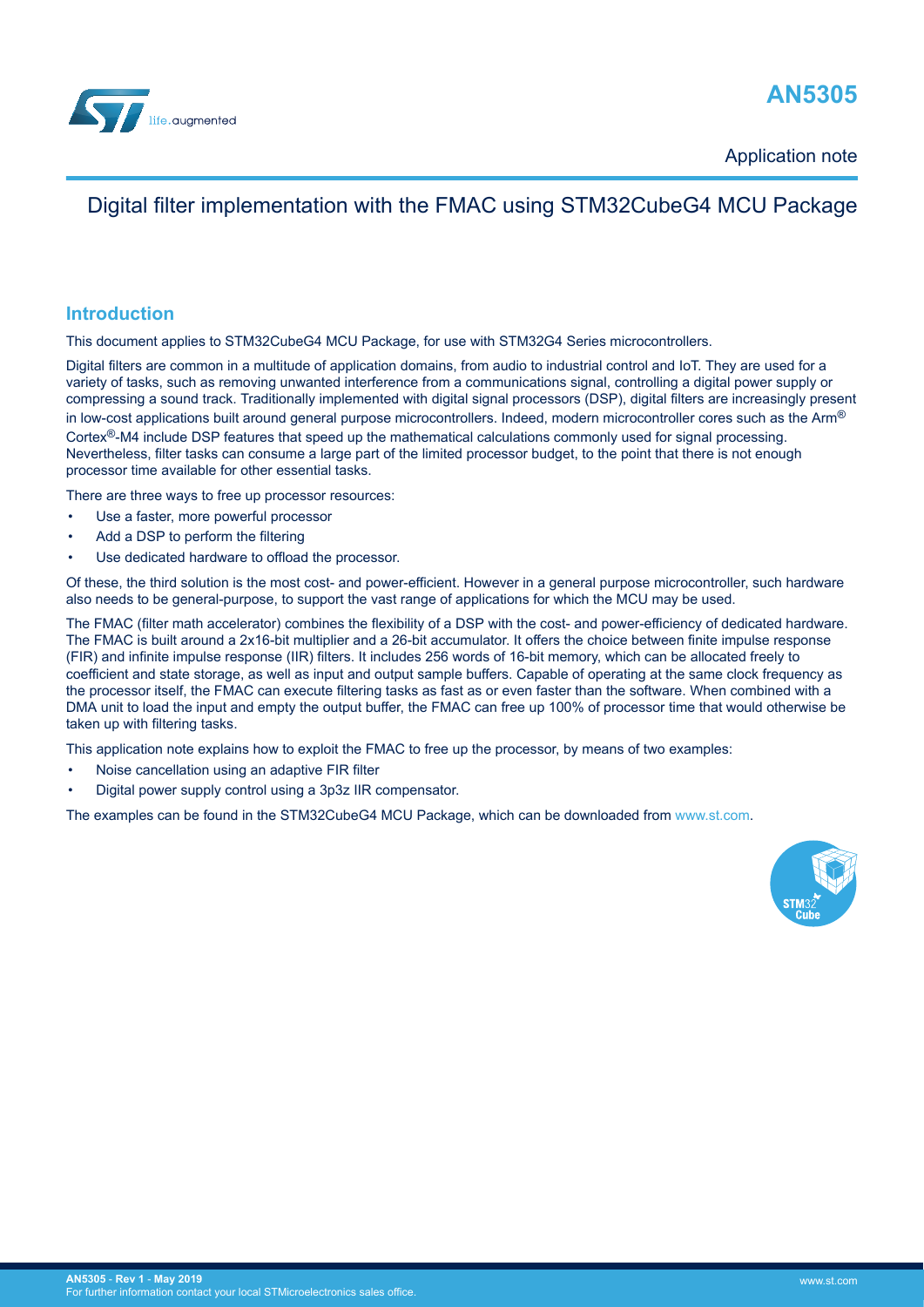## <span id="page-1-0"></span>**1 Example 1: FIR adaptive filter**

### **1.1 Overview**

STM32CubeG4 MCU Package runs on STM32G4 Series microcontrollers, based on Arm® Cortex®-M processors.

*Note: Arm is a registered trademark of Arm Limited (or its subsidiaries) in the US and/or elsewhere.*

arm

An adaptive filter is one that changes its impulse reponse according to the varying characteristics of the input signal. Such filters are often used to eliminate unwanted interference picked up in a communication channel. An adaptive algorithm may, for example, detect the frequency components of an interferer, and adjust the coefficients of a filter to create notches at the appropriate points in the filter frequency response. Then when the received signal is passed though the filter, the unwanted components are removed.

The details of the adaptive algorithm are not discussed here - several such algorithms exist. In this example an auto-regressive algorithm is used. The output of the algorithm is a set of coefficients which make up a FIR filter. The coefficients are updated more or less often, depending on the nature of the signal, the channel and the interference. Calculating the coefficients is therefore best done in software, whenever the processor is not performing higher priority tasks. On the other hand, the filter is applied continuously to the input signal, and is subject to the real time constraints of the signal processing chain. It is therefore an ideal candidate for offloading to the FMAC.

In this example, the input signal is assumed to be sampled, digitised and stored in the microcontroller memory in blocks or frames of 2048 samples. Each time a new frame is ready, the DMA is triggered to transfer it to the FMAC, sample by sample, where it is filtered. The filtered data is then transferred back to memory by the DMA. Between each frame there is an opportunity to update the filter coefficients.

#### **1.1.1 Adaptive filtering example (frame 1)**

The spectrum of the input signal in Figure 1 is composed of Gaussian or 'white' noise, with two narrowband tones added. The tones are clearly visible at 8 kHz and 16 kHz. The sample frequency is 48 kHz.

[Figure 2. Frequency response of adaptive noise filter \(frame 1\)](#page-2-0) shows the frequency response of the FIR filter. The two 'notches' are aligned in frequency and amplitude with the tones. [Figure 3. 'Whitened' noise \(frame 1\)](#page-2-0) shows the result of filtering the input signal - the tones are attenuated to approximately the same level as the noise.



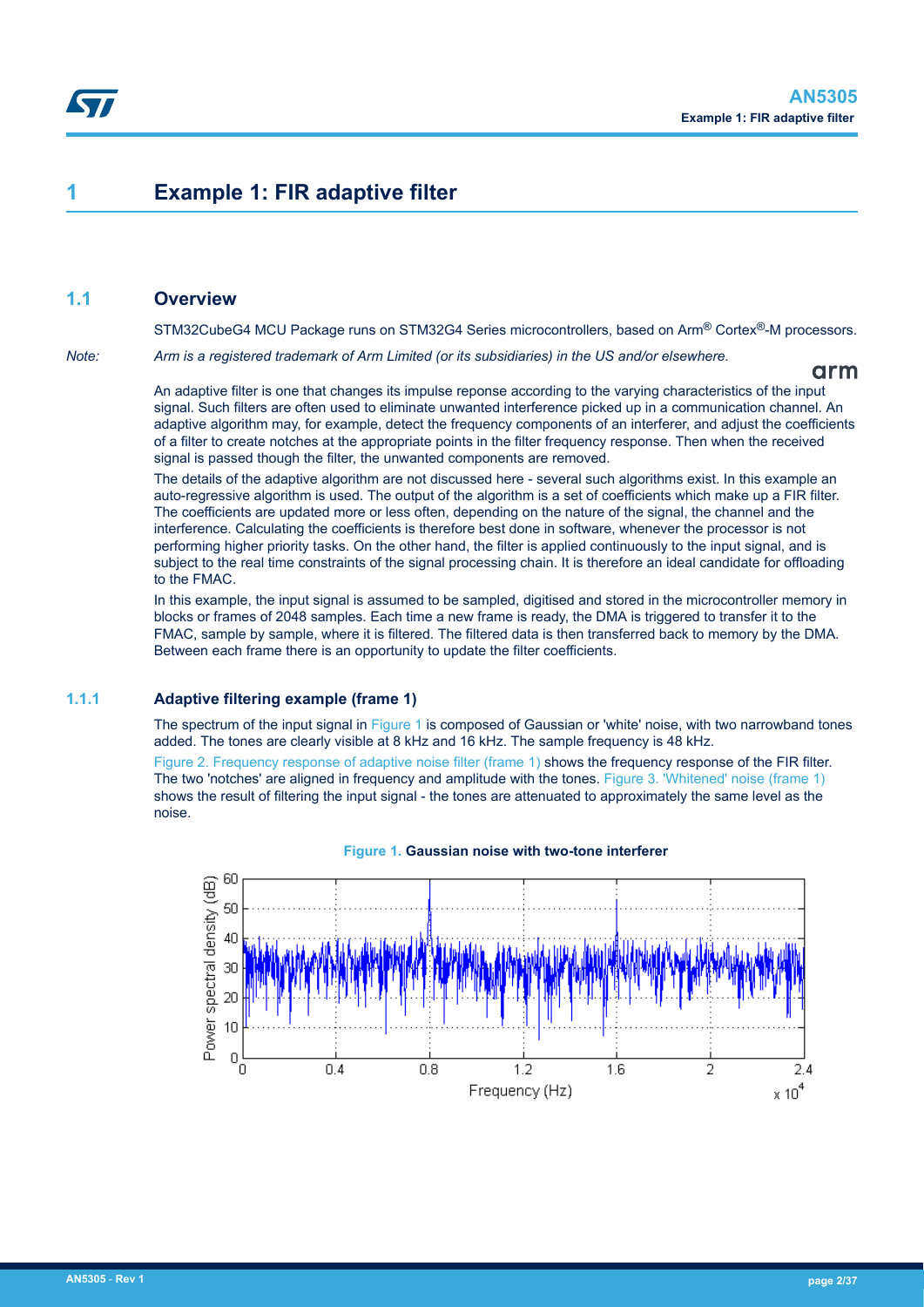<span id="page-2-0"></span>

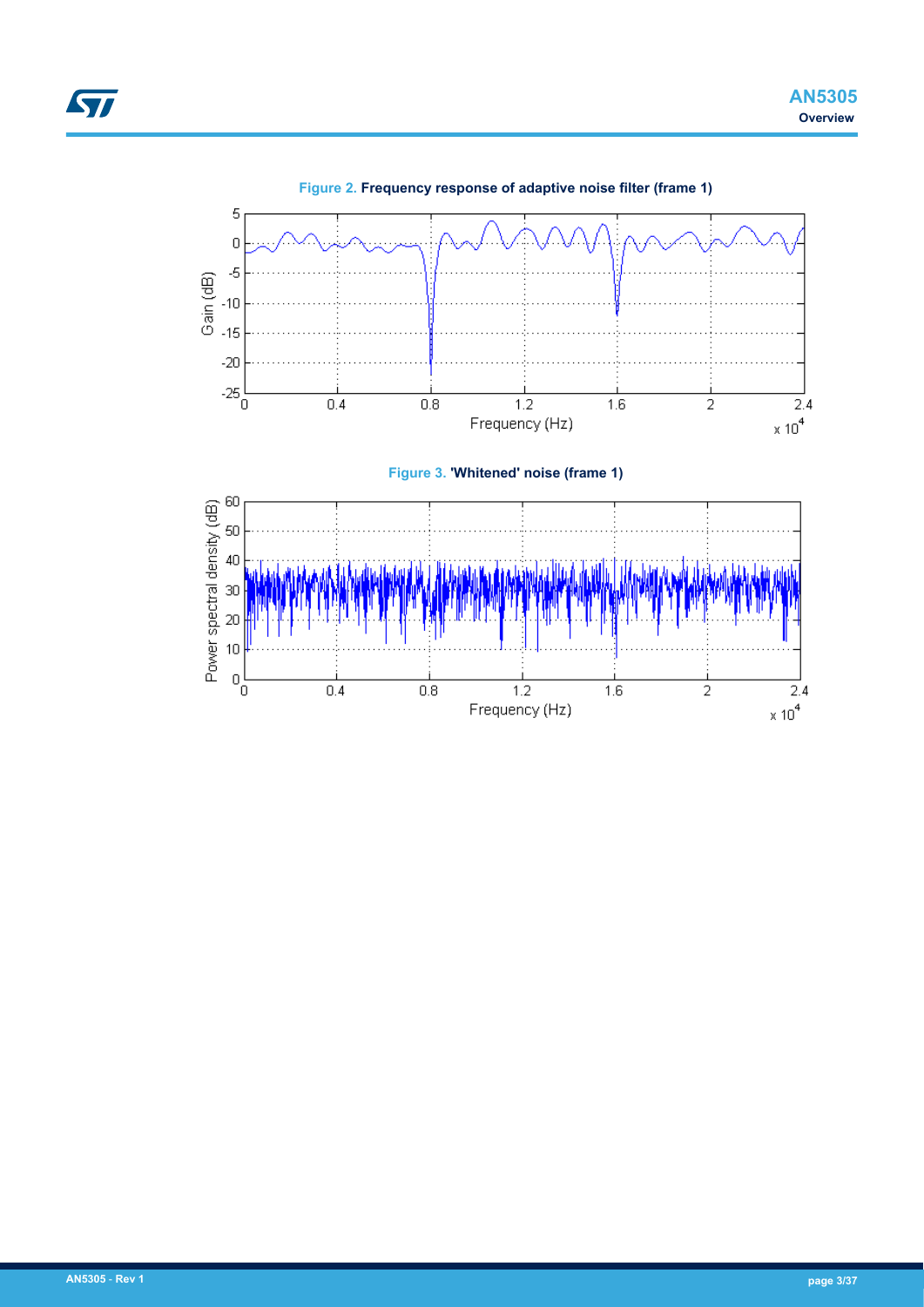## <span id="page-3-0"></span>**1.1.2 Adaptive filtering example (frame 2)**

In Figure 4, a third interference tone appears at 12 kHz. The adaptive algorithm is run again to generate a new set of FIR coefficients, adding a third notch at the new tone frequency (Figure 5. Frequency response of adaptive noise filter (frame 2)). Once again, the result of filtering the input signal with the new filter coefficients can be seen in Figure 6. 'Whitened' noise (frame 2) .



**Figure 4. Gaussian noise with three-tone interferer**



**Figure 6. 'Whitened' noise (frame 2)**

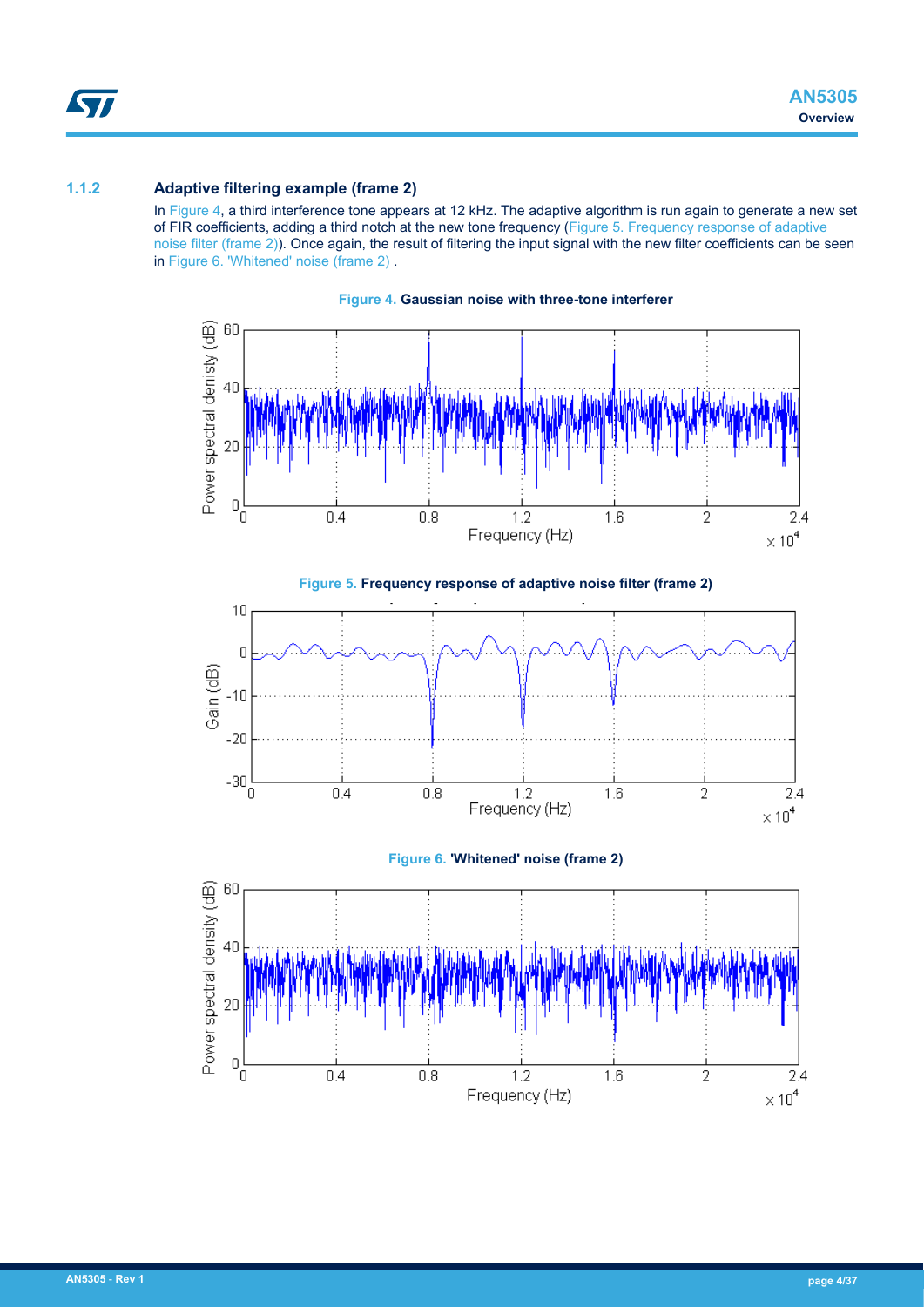# <span id="page-4-0"></span>57

## **1.2 FIR filter**

An FIR filter is essentially a convolution of the signal with the filter coefficients. The number of coefficients determines the minimum notch size with respect to the signal bandwidth. Having a large number of coefficients allows precise notching of narrow-band noise signals, thus minimising the amount of information lost. However calculating N coefficients typically requires in the order of  $N^2$  operations, so the number of coefficients is limited by the available processing resources. In this example we use a 51-tap FIR filter, as illustrated in Figure 7.

**Figure 7. 51-tap FIR filter**



The filter coefficients are most likely calculated in floating point format and must be converted to 16-bit fixed point. The format used by the FMAC is q1.15, which means that bits 0 to 14 represent fractional digits (ie. to the right of the binary point), while bit 15 represents the sign/integer. Q1.15 format can therefore represent numbers in the range -1.0 (0x8000) to +0.999969482421875 (0x7FFF).

If it is properly designed, the adaptive algorithm should only generate coefficient absolute values less than or equal to 1, so all coefficients should be within the q1.15 numeric range. If this is not the case, then all coefficients must be divided by the largest coefficient value, or greater.

To convert from floating point to fixed point, all coefficients must be multiplied by 32768 (0x8000) and cast to int16:

value  $q15 = (int16 t)$  (value  $f32*0x8000$ )

The above operation on a cortex-M4 uses the processor floating point unit (FPU) and takes 8 clock cycles. So to convert 51 coefficients requires ~408 clock cycles.

The floating point and fixed point filter coefficients generated in our example are listed in [Table 1](#page-5-0) and [Table 2](#page-5-0) respectively (for frame 1).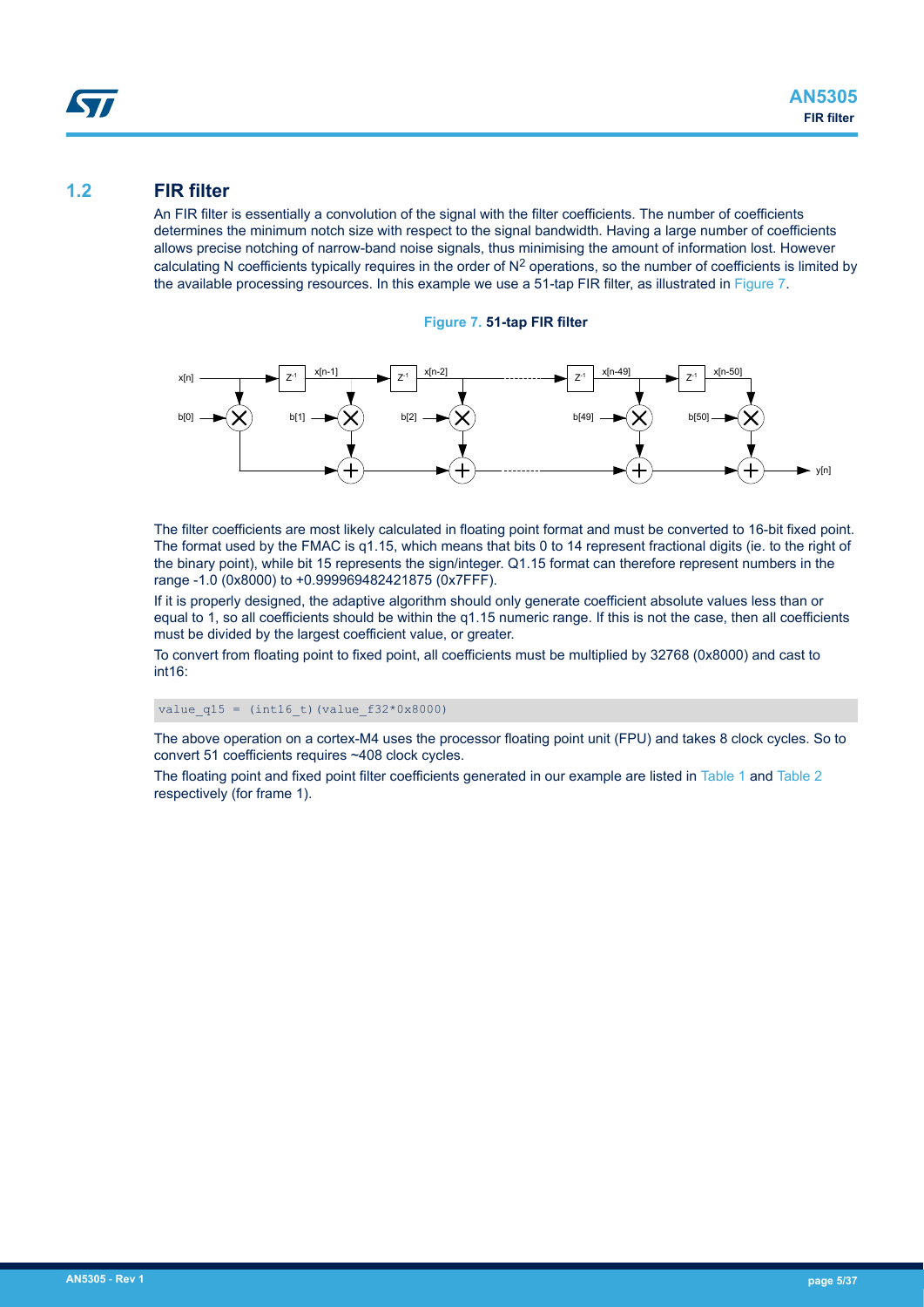<span id="page-5-0"></span>

| Coeff.          | Value              | Coeff.         | Value              | Coeff.         | <b>Value</b>       |
|-----------------|--------------------|----------------|--------------------|----------------|--------------------|
| b <sub>0</sub>  | 1.000000000000000  | b <sub>1</sub> | -0.067585539745262 | b2             | 0.006224959010140  |
| b3              | 0.028277400466664  | b4             | 0.095621684047959  | b <sub>5</sub> | -0.025419309428324 |
| b <sub>6</sub>  | -0.118211581775912 | b7             | -0.017634551659068 | b <sub>8</sub> | 0.007942637819215  |
| b <sub>9</sub>  | 0.010412979853874  | <b>b10</b>     | 0.008068146389393  | b11            | -0.025829002206100 |
| b12             | -0.099047067935483 | b13            | 0.013754178201556  | b14            | 0.010326267975033  |
| b <sub>15</sub> | -0.004410154604102 | <b>b16</b>     | 0.018253517952308  | b17            | -0.020353758821992 |
| <b>b18</b>      | -0.024400399446690 | <b>b19</b>     | -0.014641218999051 | b20            | 0.056344891227786  |
| b21             | 0.002202080623664  | b22            | 0.062681980108469  | b23            | 0.010721748758013  |
| b24             | -0.076947777702560 | b25            | -0.013179271499833 | b26            | 0.000291963084803  |
| b27             | 0.032380282793325  | <b>b28</b>     | 0.055274021304300  | b29            | -0.028443886878990 |
| <b>b30</b>      | -0.073984161617267 | b31            | 0.018549937430136  | b32            | 0.061223395867052  |
| b33             | 0.005625129616435  | b34            | -0.012746336662958 | b35            | -0.014040525509958 |
| <b>b36</b>      | -0.006883769006464 | b37            | -0.033436800912042 | <b>b38</b>     | 0.025923135119918  |
| <b>b39</b>      | -0.063274099314035 | <b>b40</b>     | 0.075218785578469  | b41            | -0.017973648077274 |
| b42             | -0.083497943067555 | b43            | -0.012450048061703 | b44            | 0.051849240421091  |
| b45             | -0.036429925307428 | <b>b46</b>     | 0.004933033556656  | b47            | 0.015810917169290  |
| <b>b48</b>      | -0.047438072229140 | <b>b49</b>     | 0.006899397242167  | <b>b50</b>     | 0.085755772557646  |

**Table 1. FIR coefficients (floating point)**

## **Table 2. FIR coefficients (q1.15 fixed point)**

| Coeff.         | Value   | Coeff.         | Value   | Coeff.         | <b>Value</b> |
|----------------|---------|----------------|---------|----------------|--------------|
| b <sub>0</sub> | 32767   | b1             | $-2215$ | b2             | 203          |
| b3             | 926     | b <sub>4</sub> | 3133    | b5             | $-833$       |
| b <sub>6</sub> | $-3874$ | b7             | $-578$  | b <sub>8</sub> | 260          |
| b <sub>9</sub> | 341     | <b>b10</b>     | 264     | b11            | $-847$       |
| b12            | $-3246$ | b13            | 450     | b14            | 338          |
| b15            | $-145$  | <b>b16</b>     | 598     | b17            | $-667$       |
| <b>b18</b>     | $-800$  | <b>b19</b>     | $-480$  | b20            | 1846         |
| b21            | 72      | b22            | 2053    | b23            | 351          |
| b24            | $-2522$ | b25            | $-432$  | b26            | 9            |
| <b>b27</b>     | 1061    | <b>b28</b>     | 1811    | <b>b29</b>     | $-933$       |
| <b>b30</b>     | $-2425$ | b31            | 607     | <b>b32</b>     | 2006         |
| <b>b33</b>     | 184     | <b>b34</b>     | $-418$  | b35            | $-461$       |
| <b>b36</b>     | $-226$  | b37            | $-1096$ | <b>b38</b>     | 849          |
| <b>b39</b>     | $-2074$ | <b>b40</b>     | 2464    | b41            | $-589$       |
| b42            | $-2737$ | <b>b43</b>     | $-408$  | <b>b44</b>     | 1698         |
| <b>b45</b>     | $-1194$ | <b>b46</b>     | 161     | b47            | 518          |
| <b>b48</b>     | $-1555$ | b49            | 226     | b50            | 2810         |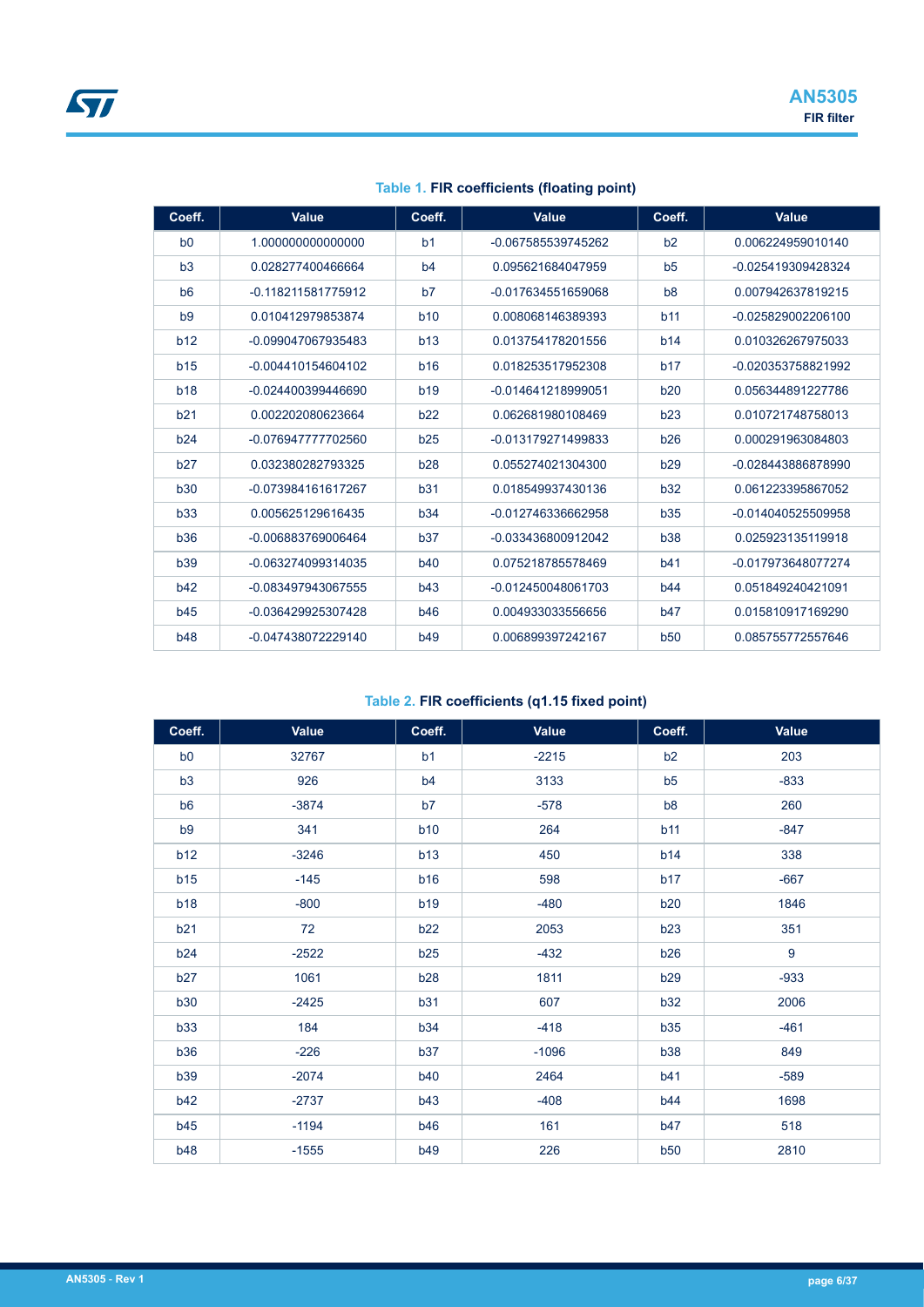<span id="page-6-0"></span>Due to the reduced number of bits available (16 instead of 24 for single precision floating point format), the performance of the filter is affected. This must be taken into account when considering whether to use the FMAC. If the loss of precision results in an unacceptable degradation of performance, a software implementation may be more appropriate (floating point or 32-bit fixed point).

In this example, the fixed point filter spectrum is identical to the floating point, to within 0.007 dB (Figure 8).



### **Figure 8. Difference between fixed point and floating point coefficients**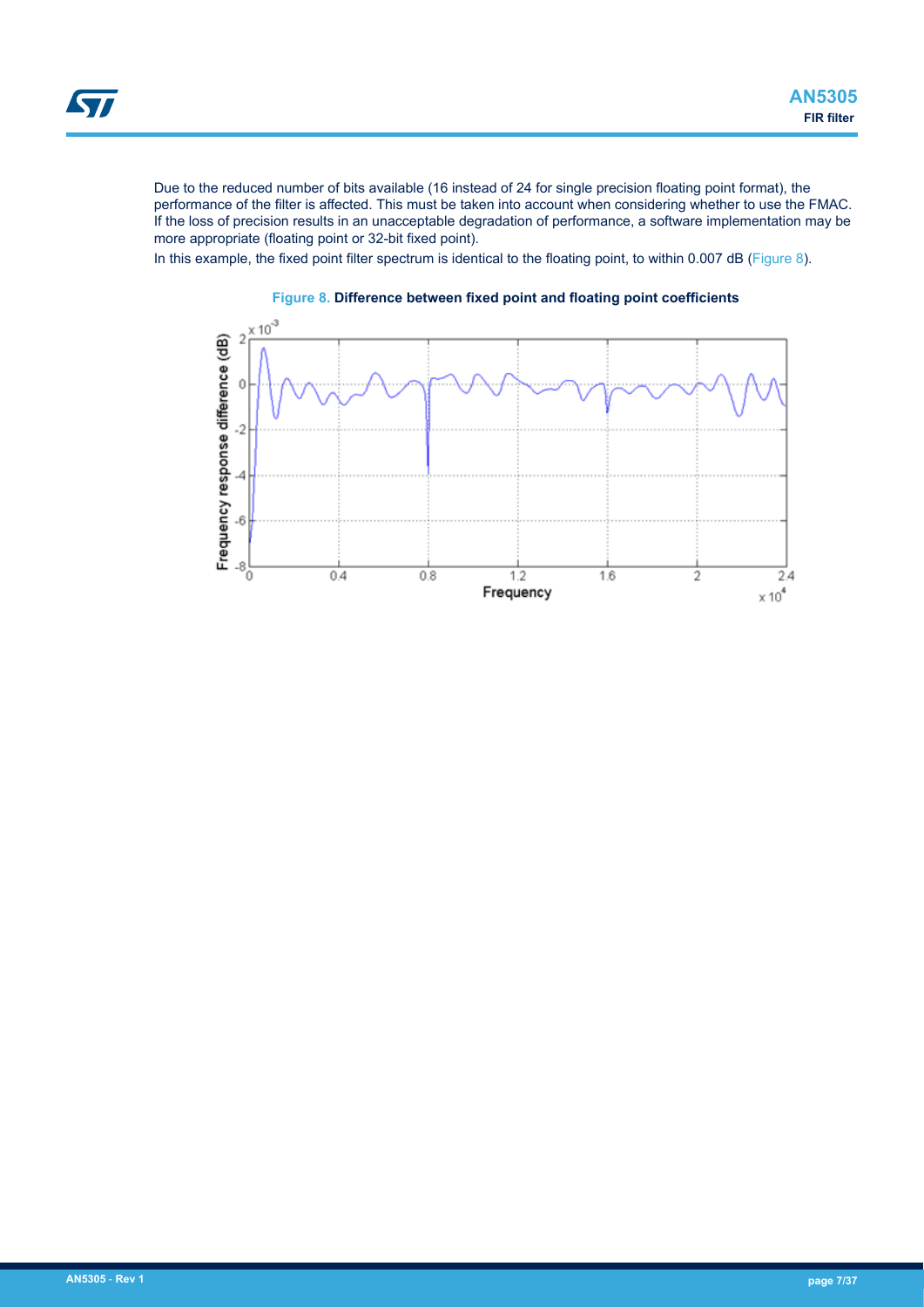## **1.3 FMAC configuration**

<span id="page-7-0"></span>W

The FMAC can be configured using the HAL driver from the STM32CubeG4 MCU Package. Before accessing any FMAC registers, the FMAC clock must be enabled:

HAL RCC FMAC CLK ENABLE();

An area of system memory must be reserved for the coefficients:

```
/* Declare an array to hold the filter coefficients */
```
static int16 t aFilterCoeffB[51];

We must also declare a structure to contain the FMAC parameters:

FMAC HandleTypeDef hfmac;

Now we can configure the FMAC using the HAL\_FMAC\_FilterConfig() function:

```
/* declare a filter configuration structure */
FMAC FilterConfigTypeDef sFmacConfig;
/* Set the coefficient buffer base address */
sFmacConfig.CoeffBaseAddress = 0;
/* Set the coefficient buffer size to the number of coeffs */sFmacConfig.CoeffBufferSize = 51;
/* Set the Input buffer base address to the next free address */
sFmacConfig.InputBaseAddress = 51;
/* Set the input buffer size greater than the number of coeffs */
sFmacConfig.InputBufferSize = 100;
/* Set the input watermark to zero since we are using DMA */
sFmacConfig.InputThreshold = 0;
/* Set the Output buffer base address to the next free address */sFmacConfig.OutputBaseAddress = 151;
/* Set the output buffer size */
sFmacConfig.OutputBufferSize = 100;
/* Set the output watermark to zero since we are using DMA */
sFmacConfig.OutputThreshold = 0;
/* No A coefficients since FIR */
sFmacConfig.pCoeffA = NULL;
sFmacConfig.CoeffASize = 0;
/* Pointer to the coefficients in memory */
sFmacConfig.pCoeffB = aFilterCoeffB;
/* Number of coefficients */
sFmacConfig.CoeffBSize = 51;
/* Select FIR filter function */
sFmacConfig.Filter = FMAC FUNC CONVO FIR;
/* Enable DMA input transfer */
sFmacConfig.InputAccess = FMAC_BUFFER_ACCESS_DMA;
/* Enable DMA output transfer */
sFmacConfig.OutputAccess = FMAC_BUFFER_ACCESS_DMA;
/* Enable clipping of the output at 0x7FFF and 0x8000 */
sFmacConfig.Clip = FMAC_CLIP_ENABLED;
/* P parameter contains number of coefficients */
sFmacConfig.P = 51;
/* Q parameter is not used */
sFmacConfig.Q = FILTER PARAM Q NOT USED;
/* R parameter contains the post-shift value (none) */
sFmacConfig.R = 0;
/* Configure the FMAC */
if (HAL FMAC FilterConfig(&hfmac, &sFmacConfig) != HAL OK)
/* Configuration Error */
Error Handler();
```
The  $HAL$  FMAC FilterConfig() function programs the configuration and control registers, and loads the coefficients into the FMAC local memory (X2 buffer).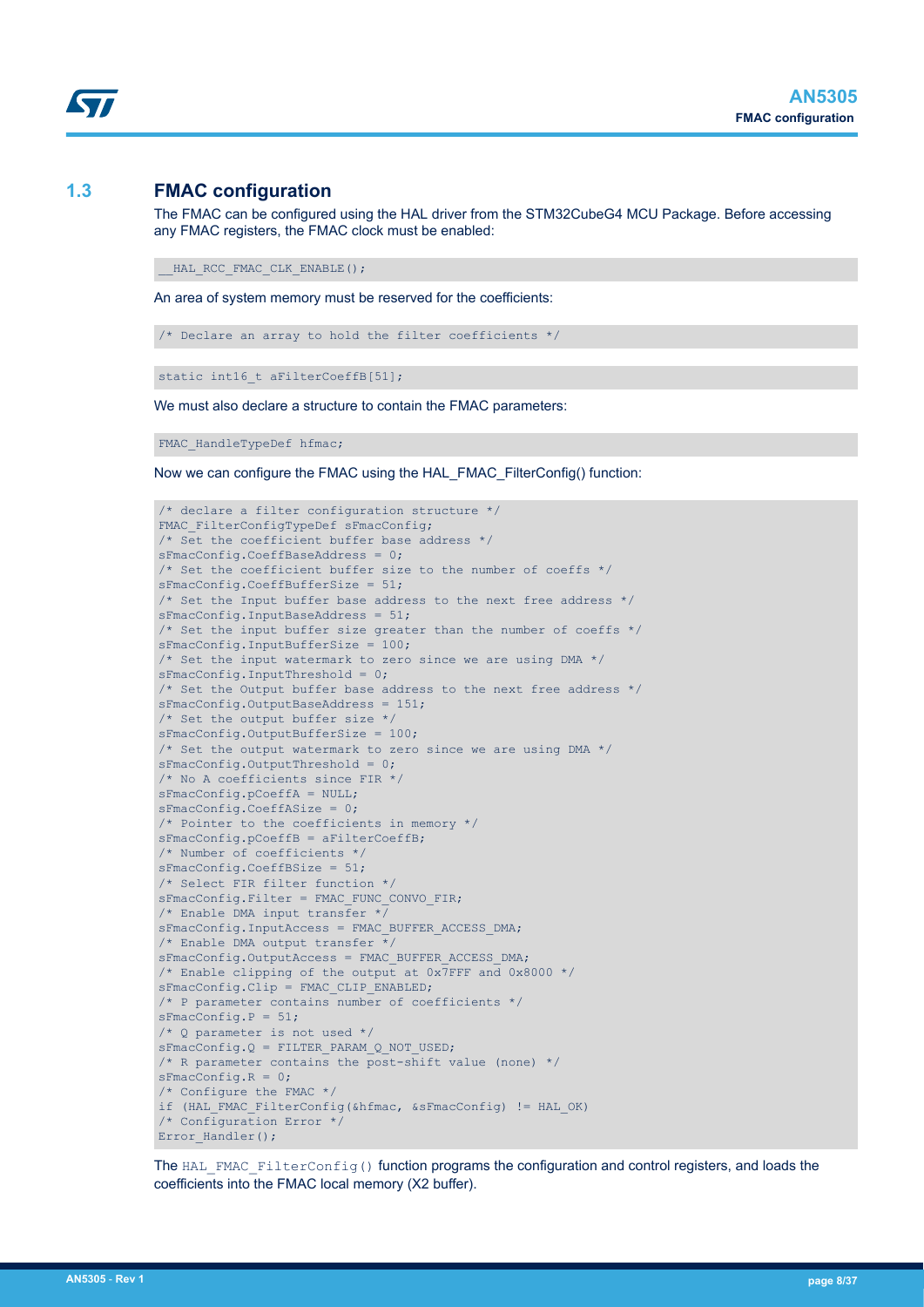## <span id="page-8-0"></span>**1.4 DMA configuration**

Here, we configure three DMA channels:

Channel 1 - Preload channel. The preload channel is used to initialise the FMAC input buffer with samples. Each time the coefficients are changed, the FMAC must be stopped and restarted. The FMAC does not begin processing until its input buffer has been filled. So we use the last 51 samples of the previous frame to initialise the filter to the same state as when it was stopped, to avoid losing samples. This could be done by software, but in this example we use the DMA.

Channel 2 - Write channel. The write channel transfers input samples from memory to the FMAC, whenever the FMAC input buffer is not full.

Channel 3 - Read channel. The read channel transfers output samples from the FMAC to memory whenever there are unread samples in the FMAC output buffer.

The following code shows how to configure the DMA channels. We declare three structures to hold the channel parameters:

```
DMA HandleTypeDef hdma fmac preload; /* Preload channel */
DMA_HandleTypeDef hdma_fmac_read; /* Read channel */
DMA_HandleTypeDef hdma_fmac_write; /* Write channel */
```
We then initialise the structures which are passed to the HAL\_DMA\_Init() function:

```
/* Preload channel initialisation */
hdma fmac preload. Instance = DMA1 Channel1;
hdma_fmac_preload.Init.Request = DMA_REQUEST_MEM2MEM;
hdma_fmac_preload.Init.Direction = DMA_MEMORY_TO_MEMORY;
hdma_fmac_preload.Init.PeriphInc = DMA_PINC_ENABLE;
hdma fmac_preload.Init.MemInc = DMA MINC DISABLE;
hdma fmac preload. Init. PeriphDataAlignment =
DMA_PDATAALIGN_HALFWORD;
hdma fmac preload. Init.MemDataAlignment = DMA MDATAALIGN WORD;
hdma fmac preload. Init. Mode = DMA NORMAL;
hdma fmac_preload.Init.Priority = DMA_PRIORITY_HIGH;
if (HAL_DMA_Init(&hdma_fmac_preload) != HAL_OK)
Error Handler();
/* Connect the DMA channel to the FMAC handle */
 HAL LINKDMA(hfmac,hdmaPreload,hdma fmac preload);
/* Write channel initialisation */
hdma fmac write. Instance = DMA1 Channel2;
hdma fmac write.Init.Request = DMA REQUEST FMAC WRITE;
hdma_fmac_write.Init.Direction = DMA_MEMORY_TO_PERIPH;
hdma fmac_write.Init.PeriphInc = DMA_PINC_DISABLE;
hdmaTfmacwrite.Init.MemInc = DMA MINC ENABLE;
hdma_fmac_write.Init.PeriphDataAlignment = DMA_PDATAALIGN_WORD;
hdma_fmac_write.Init.MemDataAlignment = DMA_MDATAALIGN_HALFWORD;
hdma fmac write.Init.Mode = DMA NORMAL;
hdma_fmac_write.Init.Priority = DMA_PRIORITY_HIGH;
if (HAL_DMA_Init(&hdma_fmac_write) != HAL_OK)
Error Handler();
/* Connect the DMA channel to the FMAC handle */
 HAL LINKDMA(hfmac,hdmaIn,hdma fmac write);
/* Read channel initialisation */
hdma fmac read.Instance = DMA1 Channel3;
hdma_fmac_read.Init.Request = DMA_REQUEST_FMAC_READ;
hdma_fmac_read.Init.Direction = \overline{D}MA_PERIPH_TO_MEMORY;
hdma fmac read. Init. PeriphInc = DMA PINC DISABLE;
hdma_fmac_read.Init.MemInc = DMA_MINC_ENABLE;
hdma fmac read.Init.PeriphDataAlignment = DMA PDATAALIGN WORD;
hdma_fmac_read.Init.MemDataAlignment = DMA_MDATAALIGN_HALFWORD;
hdma_fmac_read.Init.Mode = DMA NORMAL;
hdma fmac read. Init. Priority = DMA PRIORITY HIGH;
if (HAL DMA Init(&hdma fmac read) != HAL OK)
```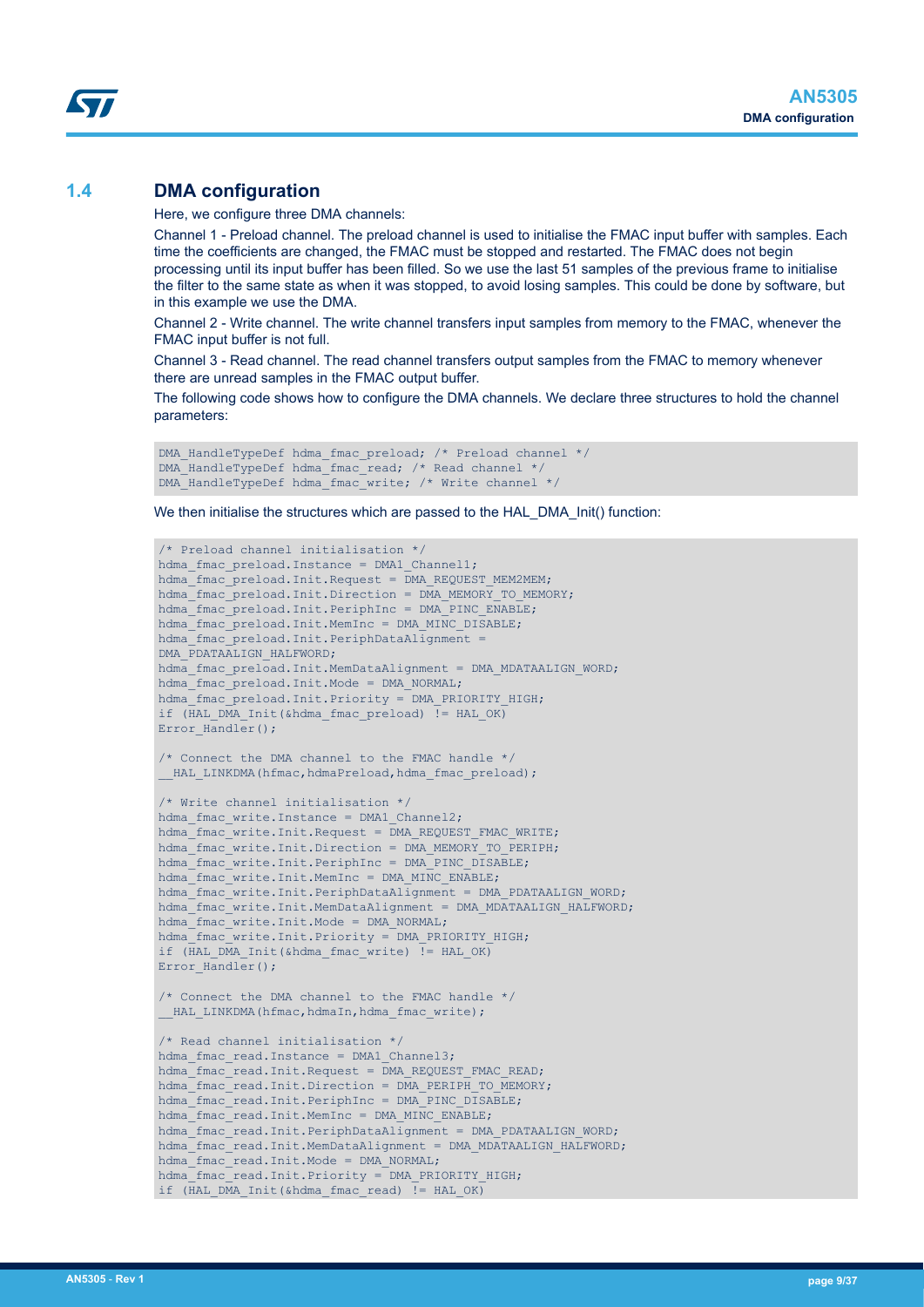```
Error Handler();
```

```
/* Connect the DMA channel to the FMAC handle */
HAL LINKDMA(hfmac,hdmaIn,hdma fmac read);
```
The interrupts for the read channel and the preload channel should be enabled, so that the software can be informed when the transfer has completed.

## **1.5 Running the filter**

The filter is triggered by software each time there is a frame's worth of new samples ready for filtering. The new samples are stored in system memory, in a double array:

```
static int16 t aInputValues[2][2048];
int CurrentInputArraySize = 2048;
```
The double array allows a new frame of samples to be received and stored in memory while the previous frame is being processed. We need an index to select which frame is currently in use:

```
int Frame = 1;
```
We also need an array to store the output data:

```
static int16 t aCalculatedFilteredData[2048];
int ExpectedCalculatedFilteredDataSize = 2048;
```
The software triggers the preload of the last 51 samples of the previous frame. This is to restore the filter state after the FMAC has been stopped:

```
if (HAL FMAC FilterPreload DMA(&hfmac,
&aInputValues[CurrentInputArray][1997], 51, NULL, 0) != HAL_OK)
Error Handler();
/* Switch frames */
Frame ? Frame=0 : Frame=1;
```
When the preload has finished (signalled by a DMA channel 1 terminal count interrupt), the software triggers the DMA write channel to begin transferring the samples from the current frame:

```
if (HAL FMAC AppendFilterData(&hfmac, &aInputValues[CurrentInputArray][0],
&CurrentInputArraySize) != HAL_OK)
Error Handler();
```
The software starts the FMAC:

```
if (HAL_FMAC_FilterStart(&hfmac, aCalculatedFilteredData,
&ExpectedCalculatedFilteredDataSize) != HAL_OK)
Error Handler();
```
The FMAC starts calculating the output samples and writes them in the output buffer. At each new sample the FMAC generates a DMA request on the read channel, and the DMA transfers the new sample to system memory. This continues without software intervention until the entire frame has been processed, at which point the DMA read channel generates a terminal count interrupt to the processor. The processor stops the FMAC:

if (HAL\_FMAC\_FilterStop(&hfmac) != HAL\_OK) Error Handler();

The software can now update the coefficients, if necessary, by calling HAL\_FMAC\_FilterConfig() again. The new coefficients should previously have been stored in aFilterCoeffB[];

To process the next frame, the above procedure is simply repeated, starting from the preload (HAL\_FMAC\_FilterPreload\_DMA()).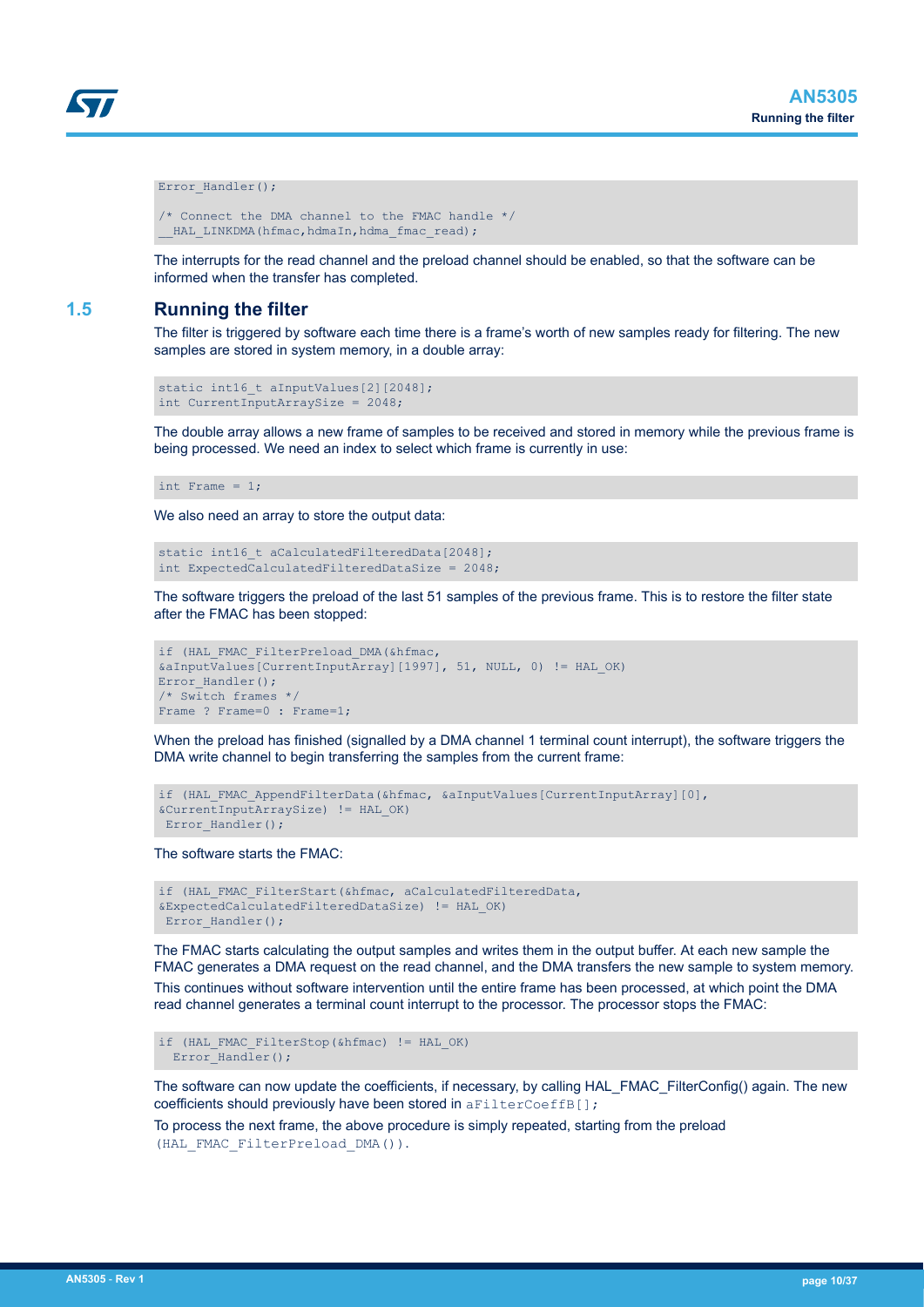## <span id="page-10-0"></span>**2 Example 2: 3p3z compensator**

## **2.1 3p3z overview**

DC-DC power supplies require a control loop to maintain output stability and precision under varying load conditions. Traditionally this is performed using analog components, but more and more manufacturers are turning to digital solutions, very often using a general purpose microcontroller which offers the advantage of programmability and low cost. The microcontroller can combine many functions on one device, in addition to the control loop, such as display controller, remote control and status communication, security and safety monitoring, keypad, and so on.

Nevertheless, the control loop task can occupy a significant amount of processor time at high switching frequencies, and is high priority due to the real time constraints - indeed the loop must be executed within one switching period or the controller can go unstable. The FMAC allows a part of the controller task, namely the digital compensator, to be offloaded, thus freeing up processor time for other tasks.

The compensator ensures a sufficiently high phase and gain margin, so that the controller remains stable. They are generally made with IIR filters, which achieve steep phase slopes over frequency even with low order filters, compared to FIR implementations.

This example implements a voltage mode controller for a synchronous buck converter. The compensator is a 3 pole 3-zero (3p3z) IIR filter. The example code runs on a Discovery kit (B-G474E-DPOW1). The code uses the STM32G4xx-HAL-Driver library from the STM32CubeG4 MCU Package firmware.

## **2.2 Synchronous buck converter**

The buck converter schematic is given in Figure 9.

#### **Figure 9. Buck Converter**



Transistors S1 and S2 act as switches and operate in anti-phase. When S1 is closed, and S2 open, a steadily increasing current flows from the supply,  $V_S$ , through S1 and inductor L, to charge capacitor C. After a time T1, switch S1 opens and S2 closes. The current through L continues to flow, but now it is supplied from the ground via switch S2, and steadily decreases. After time T2, S2 is re-opened and S1 closed.

The gates of S1 and S2 are driven by a complementary square wave, with a fixed period T1+T2 and a variable duty cycle T1/(T1+T2) - see [Figure 10. Buck converter waveforms](#page-11-0). This is called a PWM (Pulse Width Modulation) signal. By increasing T1 and reducing T2, the current through L can be increased, charging the capacitor C to a higher voltage. By reducing T1 and increasing T2, the current though L and hence the voltage on C is decreased. Hence the output voltage of the Buck converter can be regulated by controlling the duty cycle of the PWM signal.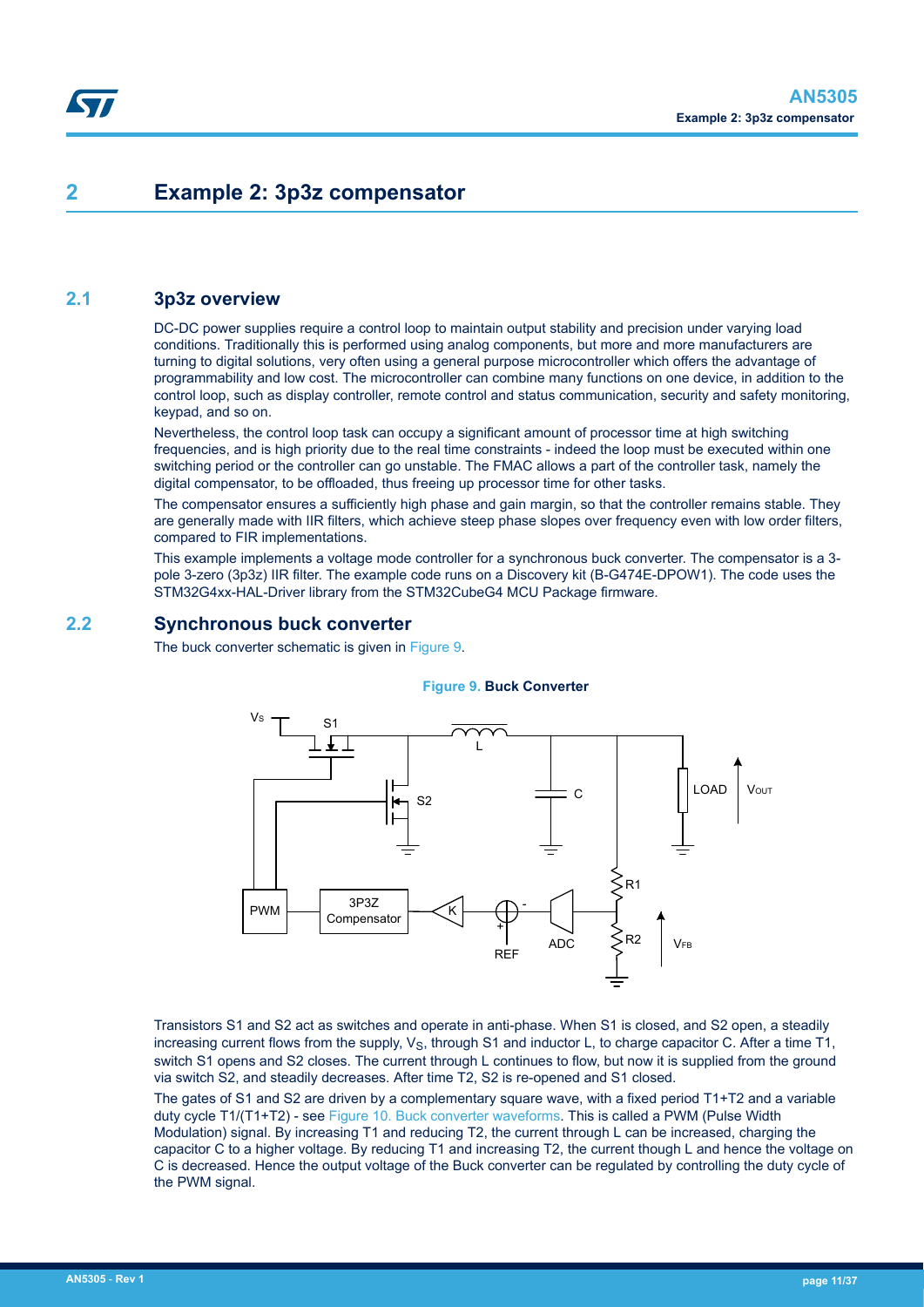



#### 2. Decreasing output voltage



## **2.3 Digital controller**

<span id="page-11-0"></span>57

Under varying supply (line) and load conditions, the PWM duty cycle must be continuously adjusted in order to maintain a constant output voltage. The output voltage, divided by the resistor ladder R1,R2, is fed back via a controller to adjust the duty cycle. This voltage control loop is implemented on the microcontroller. It comprises an analog-to-digital converter (ADC), whose output is subtracted from a reference. The reference is the ADC value corresponding to the target output voltage. So the result of the subtraction represents the error between the actual output voltage and the expected.

This error, after amplification and compensation, sets the duty cycle of the PWM signal used to control the switches S1 and S2. A positive error (REF > ADC output) means that the output voltage is lower than the target and the duty cycle must be increased. A negative error indicates an over-voltage condition on the output and the duty cycle must be reduced.

The A-to-D conversion and PWM stages are implemented in the microcontroller using the ADC and High Resolution Timer hardware blocks. The intermediate stages are generally performed in software. However, in the example presented here, the FMAC is used to implement the compensator, while the reference subtraction and amplification are included in the ADC. The software is only required to condition the compensator output for PWM. The output of the ADC can be transferred directly to the FMAC input by DMA.

The sample flow through the different microcontroller functional units is illustrated in [Figure 11. Controller](#page-12-0) [functional diagram.](#page-12-0)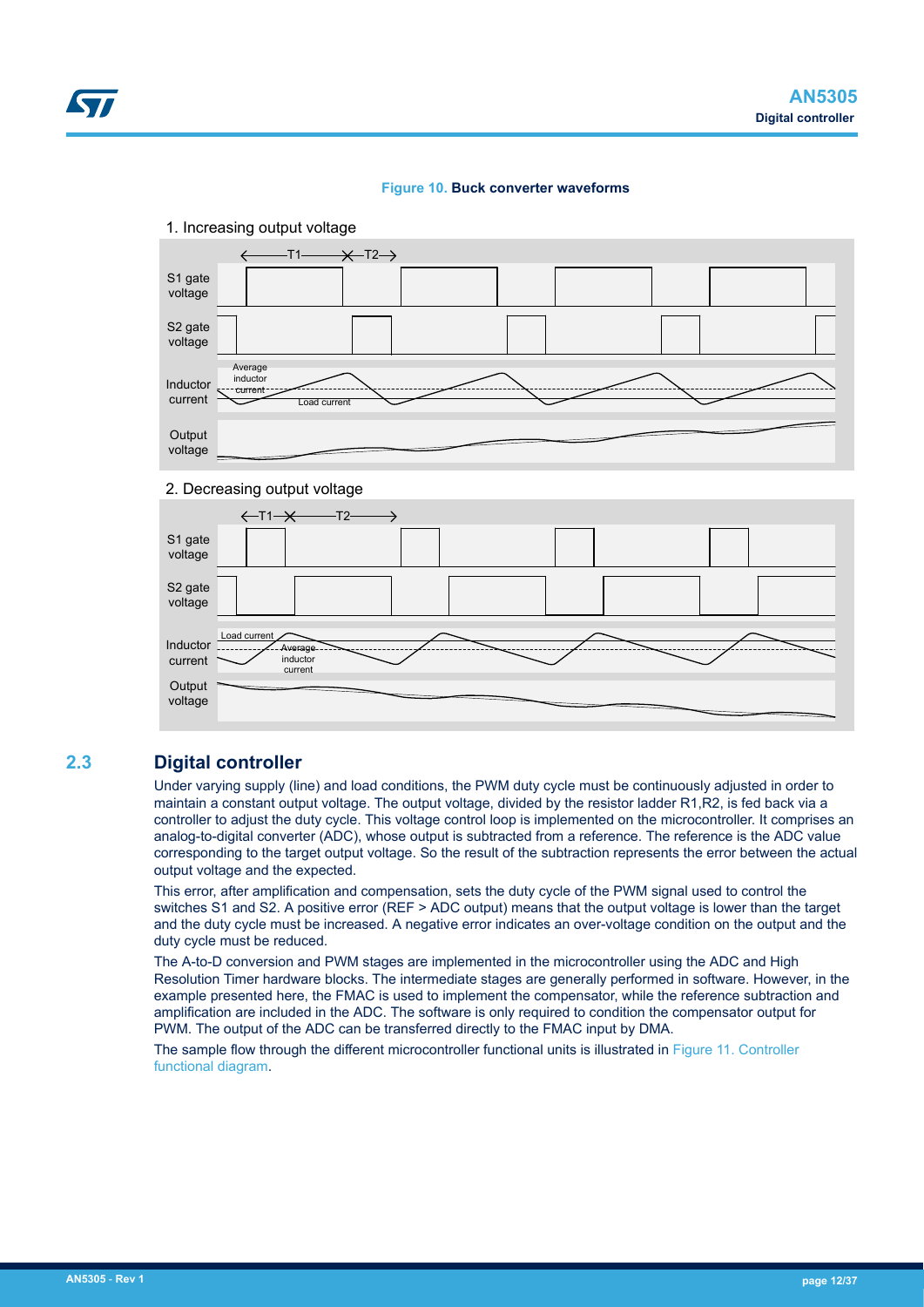<span id="page-12-0"></span>

### **Figure 11. Controller functional diagram**

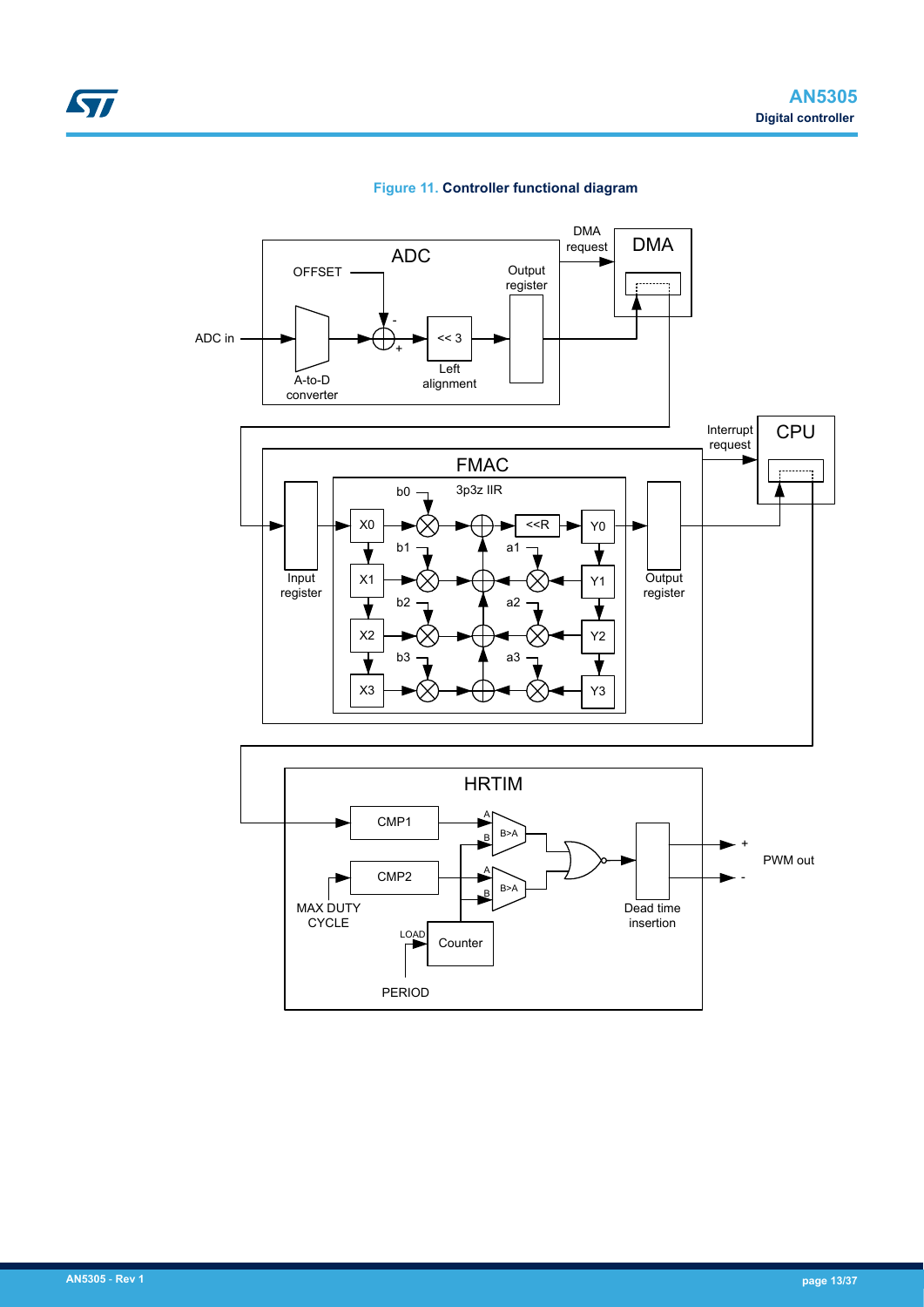## <span id="page-13-0"></span>**2.4 Buck converter specification**

The converter in the example is designed according to the following specification:

- Input supply voltage: 5 V
- Output voltage: 3.3 V
- Maximum current: 0.5 A
- Target ripple: 0.5% (16.5 mV)
- Overshoot (50% load step): 5 mV
- Control mode: Voltage, digital
- Switching frequency: 200 kHz
- Sampling frequency: 200 kHz
- Crossover frequency: 8 kHz
- Phase margin at crossover: 50 degrees
- Duty cycle limit: 90%

The switches on the Discovery kit have the following characteristics:

- Primary switch resistance: 56 mΩ
- Primary rise time: 20 ns
- Primary fall time: 20 ns
- Parasitic capacitance: 79 pF
- Secondary voltage drop: 0.02 V

Output filter characteristics:

- Ripple: 0.125 A pk-pk
- L inductance: 51 µH
- L DCR: 380 mW
- C capacitance: 100 µF
- C ESR: 170 mW

#### The ADC and PWM characteristics are as follows:

- PWM master clock frequency: 5440 MHz (HR Timer at 170 MHz, x32 resolution)
- PWM period count: 27200 (for 200 kHz frequency)
- ADC resolution: 12 bits
- ADC full scale voltage: 3.3 V
- ADC input voltage divider ratio R2/(R1+R2): 0.19

The ADC full-scale digital code is  $2^{12}$ -1 = 4095. Hence the reference value (REF) corresponding to the target output voltage of 3.3  $\overline{V}$  is 0.19 x 4095 = 778.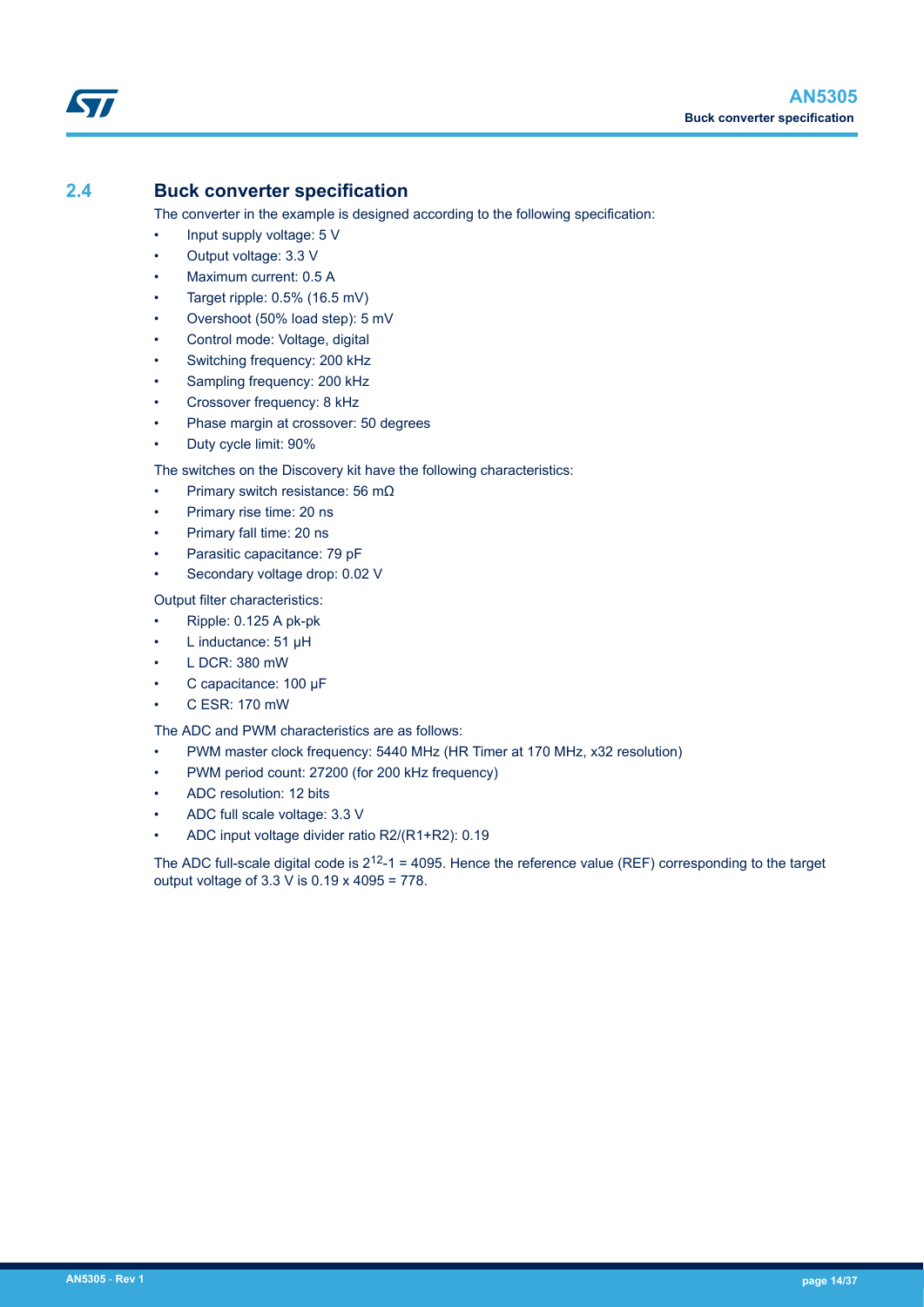## <span id="page-14-0"></span>**2.5 Controller design**

The voltage controller is based on a type III analog compensator. In the digital domain this is approximated using a 3rd order IIR filter, which has three poles and three zeros, hence the name 3p3z compensator. The placement of the three poles and two of the zeros are done in the analog domain. The transfer function is then converted to the digital domain using a bilinear transform, which inserts the extra zero.

The digital compensator transfer function looks like this:

$$
H(z) = \frac{b0 + b1 \cdot z^{-1} + b2 \cdot z^{-2} + b3 \cdot z^{-3}}{a0 + a1 \cdot z^{-1} + a2 \cdot z^{-2} + a3 \cdot z^{-3}}
$$

This corresponds to the following difference equation:

$$
a0 \cdot y[n] = b0 \cdot x[n] + b1 \cdot x[n-1] + b2 \cdot x[n-2] + b3 \cdot x[n-3] - a1 \cdot y[n-1] - a2 \cdot y[n-2] - a3 \cdot y[n-3]
$$

Schematically, the above can be represented as shown in Figure 14. This is known as a direct form 1 implementation of a digital IIR filter.



**Figure 14. 3p3z compensator**

The boxes marked  $z^{-1}$  represent delays of one sample period. The feed-forward coefficients b0, b1, b2 and b3 are multiplied with the current and delayed input samples, x[n], x[n-1], x[n-2] and x[n-3] respectively. The feed-back coefficients -a1, -a2 and -a3 are multiplied with the delayed output samples y[n-1], y[n-2] and y[n-3] respectively. The results of these multiplications are summed together to obtain the next output sample, y[n]. The coefficient a0 is usually 1, but may be set to another value if necessary - see [Section 2.5.3 Normalising the coefficients](#page-16-0).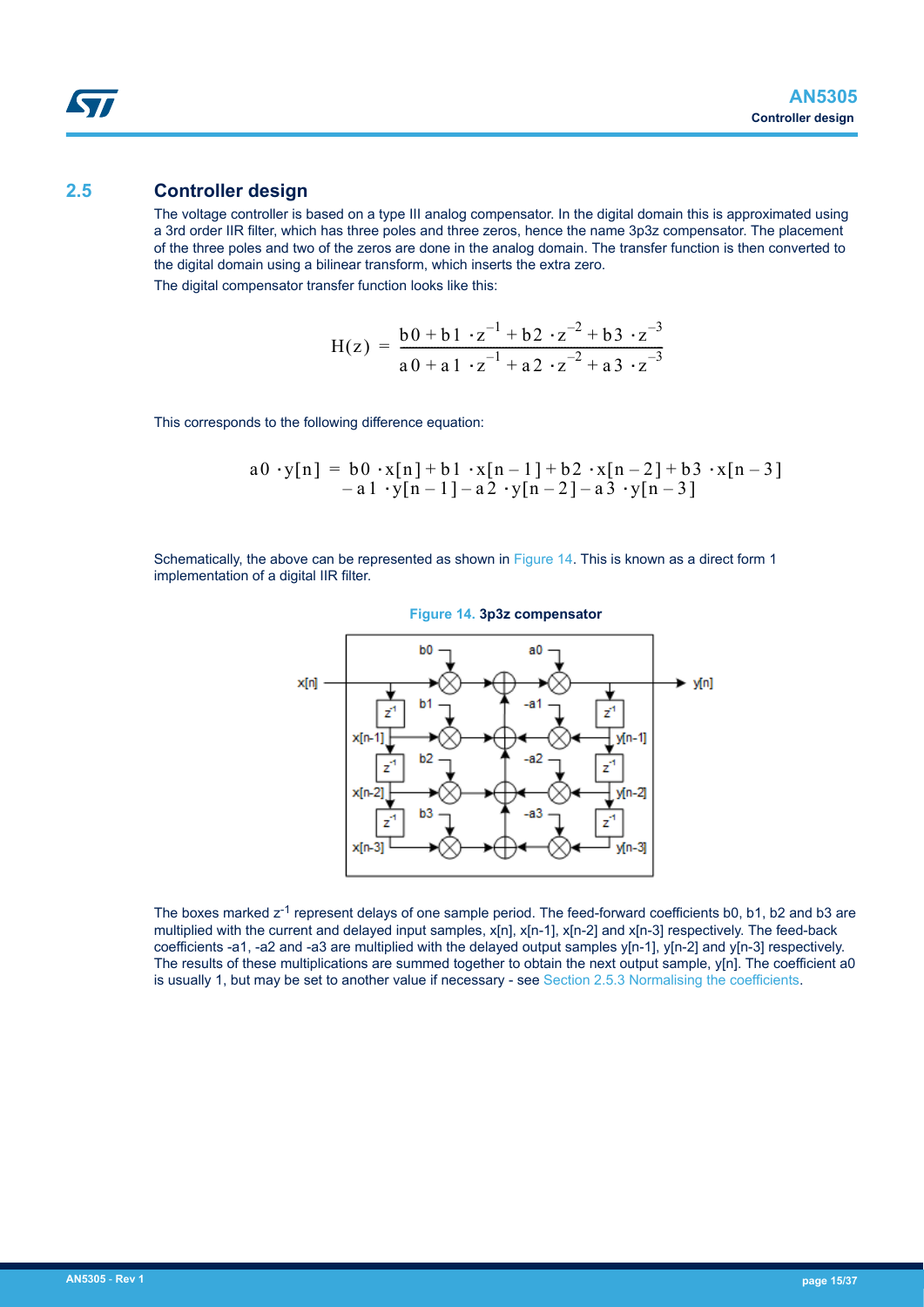#### <span id="page-15-0"></span>**2.5.1 Calculating the coefficients**

The coefficients can be calculated by hand, or using an appropriate software tool. In this example, Biricha WDS is used to generate the coefficients starting from the buck converter specifications and the analog ADC and PWM characteristics listed in [Section 2.4 Buck converter specification.](#page-13-0) The coefficients in floating point format can be obtained from the WDS tool as shown in Figure 15.

#### **Figure 15. Floating point coefficients**



*Note: the a0 coefficient is implicit and has a value of 1, and the coefficients A1, A2 and A3 are already negated by the tool, that is: -a1 = A1, -a2 = A2 and -a3 = A3.*

#### **2.5.2 Gain compensation**

Next, we need to compensate the gain of the feedback path. In this example, there are three gain factors which intervene:

- 1. The ADC input voltage divider ratio R2/(R1+R2): 0.19
- 2. The ADC conversion gain which is the full-scale digital output divided by the full scale reference voltage: 4095/3.3
- 3. The PWM gain normalised to 1V full scale ie. 1V divided by the PWM period count in clock ticks: 1/27200

The combined gain is the product of the above three factors. So to obtain unity gain in the feedback path, we need to apply a compensatory gain K as shown in [Figure 9. Buck Converter](#page-10-0), where K = (1/0.19) x (3.3/4095) x 27200 = 115.37. This is the meaning of the factor K calculated by Biricha WDS in Figure 15. Floating point coefficients.

The gain can be applied in software at the output of the FMAC. However to save a bit more CPU time, it can be applied in hardware as follows. The factor K is divided into two,  $K_{ADC}$  and  $K_{filter}$ , where  $K_{ADC}$  x  $K_{filter}$  = K.

In the ADC, the factor  $K_{ADC} = 8$  is applied using the left justification feature. The ADC result (after subtracting the offset) is a 12-bit signed integer. In right-aligned format, the result is sign-extended to 16-bits:

| 15   | 14   | 13   | 12   |     | <b>1</b> 11 10 9 8 7 6 5 4 |                |                |    |                |                |    |    | $\begin{array}{ccc} \text{ } & \text{ } & \text{ } \end{array}$ |    |                |
|------|------|------|------|-----|----------------------------|----------------|----------------|----|----------------|----------------|----|----|-----------------------------------------------------------------|----|----------------|
| sign | sign | sign | sign | b11 | b10                        | b <sub>9</sub> | b <sub>8</sub> | b7 | b <sub>6</sub> | b <sub>5</sub> | b4 | b3 | b <sub>2</sub>                                                  | b1 | b <sub>0</sub> |

**Table 3. Right aligned ADC data**

In left aligned mode the result is shifted left by 3, retaining only one sign bit:

#### **Table 4. Left aligned ADC data**

| $\begin{array}{ c c c c c } \hline \textbf{15} & \textbf{14} \end{array}$ |     |     |                |                |    |                |                |    |    |    |                |                | $13$   $12$   $11$   $10$   $9$   $8$   $7$   $6$   $5$   $4$   $3$   $2$ |  |
|---------------------------------------------------------------------------|-----|-----|----------------|----------------|----|----------------|----------------|----|----|----|----------------|----------------|---------------------------------------------------------------------------|--|
| sign                                                                      | b11 | b10 | b <sub>9</sub> | b <sub>8</sub> | b7 | b <sub>6</sub> | b <sub>5</sub> | b4 | b3 | b2 | b <sub>1</sub> | b <sub>0</sub> |                                                                           |  |

Hence by left aligning the ADC result we have multiplied it by 8.

The remaining gain factor,  $K_{filter} = K/K_{ADC} = 115.37/8 = 14.42$ , can be applied in the filter by multiplying the numerator coefficients (see [Table 5. Scaling, normalisation and conversion to integer\)](#page-17-0).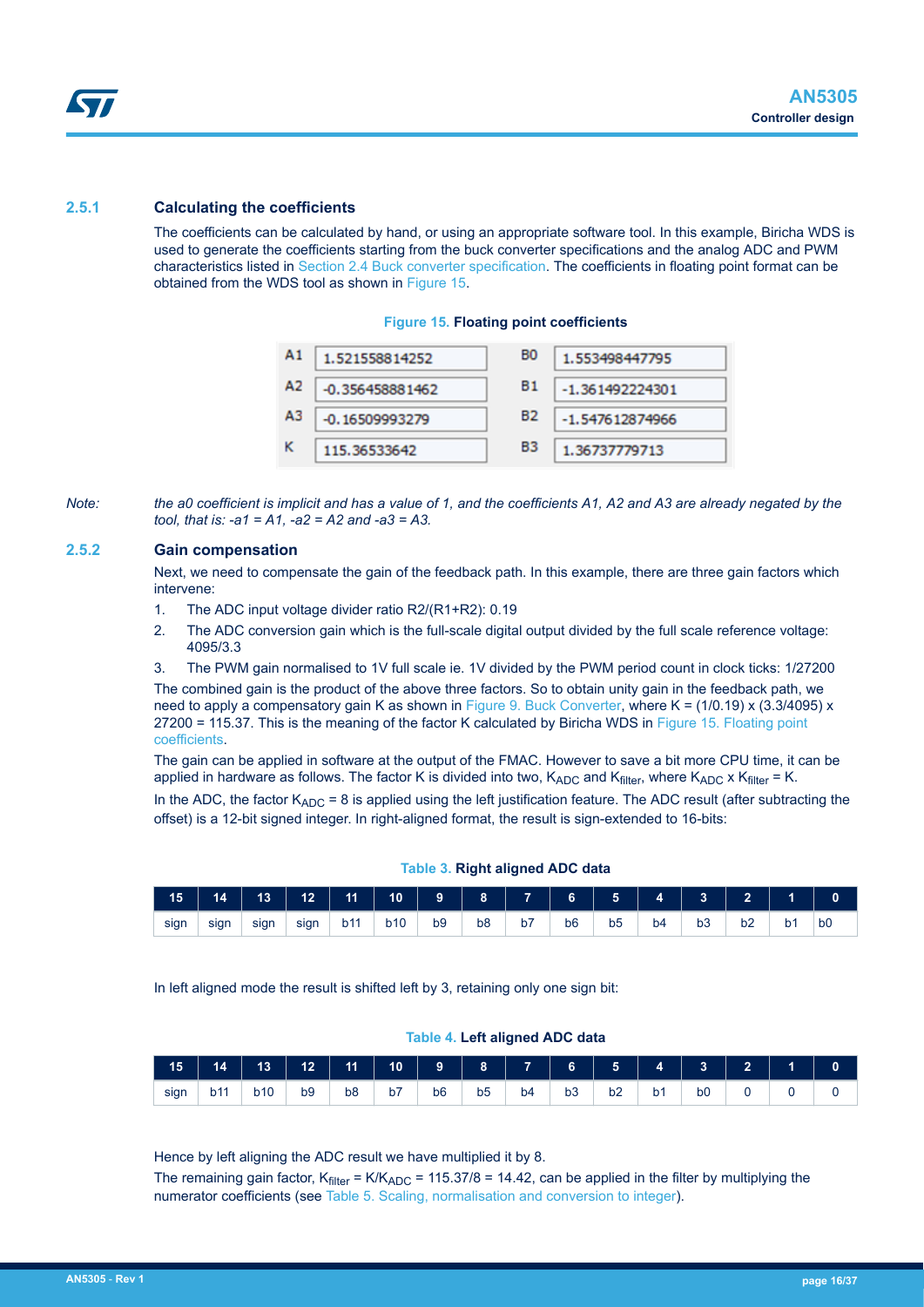<span id="page-16-0"></span>It would be possible to apply the entire gain factor, K, in the filter. However for reasons explained in the next section, this would require the denominator coefficients to be scaled down by 128, resulting in a significant loss of precision in the positioning of the poles and potentially rendering the loop unstable.

#### **2.5.3 Normalising the coefficients**

As previously mentioned, the FMAC uses fixed point arithmetic, and the coefficients must be 'normalised'. This means that they are scaled to fit the numeric range required by the hardware. In the case of the FMAC, the coefficients are defined in q1.15 format (1 sign bit, 15 fractional bits), which has a numeric range of from -1, represented by the two's complement integer value -32768 (0x8000), to  $+1$  -  $2^{-15}$ , represented by the two's complement integer value 32767 (0x7FFF).

Several of the floating point coefficients are greater than 1 or less than -1, and so all the coefficients must be scaled such that the magnitude of the largest coefficient is less than 1. Ideally, the scaling factor, k<sub>norm</sub>, should be chosen to use the maximum precision available from the fixed point format. In other words, if the magnitude of the largest coefficient is  $|B0|$ , then applying a scaling factor  $k_{norm} =$  of 1/ $|B0|$  would result in a new maximum coefficient magnitude of 1. However in the FMAC the scaling factor used for the denominator is restricted to negative powers of two (1, 1/2, 1/4, ...). The reason for this is linked to the specific nature of the a0 coefficient. Consider the transfer function for the 3p3z compensator again:

$$
H(z) = \frac{b0 + b1 \cdot z^{-1} + b2 \cdot z^{-2} + b3 \cdot z^{-3}}{a0 + a1 \cdot z^{-1} + a2 \cdot z^{-2} + a3 \cdot z^{-3}}
$$

If a scaling factor,  $k_{norm}$ , is applied to the denominator, the transfer function becomes:

$$
\frac{Y(z)}{X(z)} = \frac{b0 + b1 \cdot z^{-1} + b2 \cdot z^{-2} + b3 \cdot z^{-3}}{k_{norm} \cdot (a0 + a1 \cdot z^{-1} + a2 \cdot z^{-2} + a3 \cdot z^{-3})}
$$

This corresponds to the following difference equation:

$$
k_{norm} \cdot a0 \cdot y[n] = b0 \cdot x[n] + b1 \cdot x[n-1] + b2 \cdot x[n-2] + b3 \cdot x[n-3] - k_{norm} \cdot a1 \cdot y[n-1] - k_{norm} \cdot a2 \cdot y[n-2] - k_{norm} \cdot a3 \cdot y[n-3]
$$

The output of the filter is therefore scaled by  $k_{norm}$ , as are the delayed output samples. To compensate the scaling, coefficient a0 must be set to  $1/k_{norm}$ . The left hand side of the above equation then reduces to y[n]. In the FMAC, coefficient a0 is applied using a left shift, so it can only take the values 1, 2, 4,... Thus only values for  $k_{norm}$  of 1, 1/2, 1/4,...etc can be used.

If, as described above, only the denominator coefficients are scaled, the filter gain is multiplied by  $1/k_{norm}$ . To avoid this, the numerator coefficients (b0, b1, b2, b3) should be scaled by the same factor as the denominator. In this example, B0 = 1.553 is the largest coefficient. After multiplying by the residual gain compensation,  $K_{filter}$ , we get B0' = B0 x 14.42 = 22.40. The lowest value of n for which B0' x  $2^{-n}$  < 1 is n = 5, giving  $k_{norm}$  = 1/32. We therefore divide all the coefficients by 32, as shown in [Table 5. Scaling, normalisation and conversion to integer](#page-17-0). A0 is set to 32, corresponding to a left shift by 5.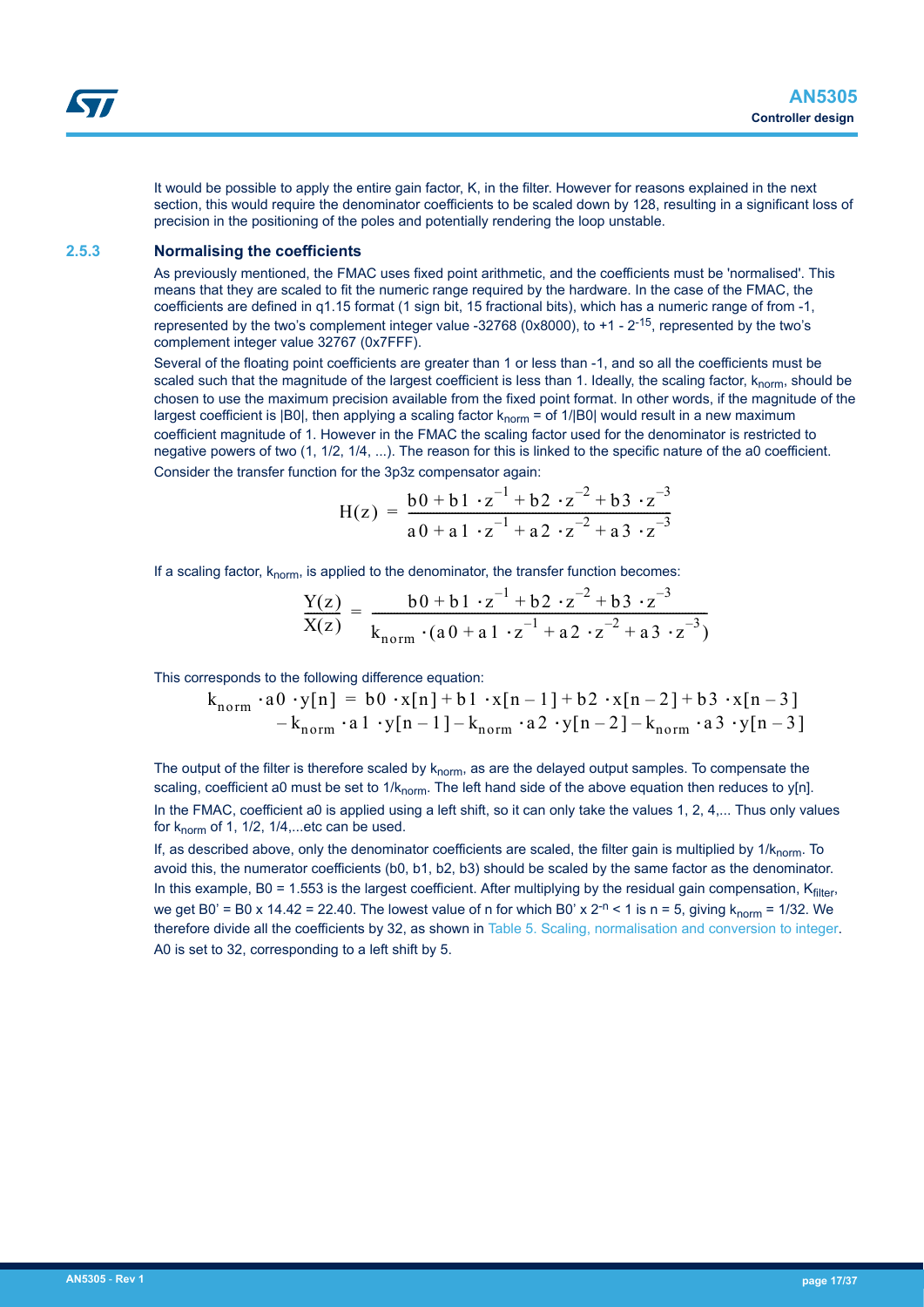### <span id="page-17-0"></span>**2.5.4 Conversion to fixed point integer format**

Now that the coefficients are normalised, we have to convert them to 16-bit integer format. Bearing in mind that a value of 1 in q1.15 corresponds to an integer value of 32768, we simply multiply all the coefficients by 32768 and round them to the nearest integer. Table 5 shows the integer values of the coefficients, as well as their intermediate values after each of the steps described above.

| Coeff          | <b>Raw values from Biricha</b><br><b>WDS</b> | Scale B coeffs to<br>compensate gain (x14.42) | Normalise (x1/32) | <b>Convert to integer (x)</b><br>32768) |
|----------------|----------------------------------------------|-----------------------------------------------|-------------------|-----------------------------------------|
| B <sub>0</sub> | 1.553498447795                               | 22.402483882227                               | 0.700077621320    | 22940 (0x599C)                          |
| <b>B1</b>      | -1.361492224301                              | $-19633626061212$                             | $-0.613550814413$ | $-20105(0xB177)$                        |
| <b>B2</b>      | -1.547612874966                              | -22.317609996047                              | -0.697425312376   | -22853 (0xA6BB)                         |
| B <sub>3</sub> | 1.367377797130                               | 19.718499947393                               | 0.616203123356    | 20192 (0x4EE0)                          |
| A <sub>1</sub> | 1.521558814252                               | 1.521558814252                                | 0.047548712945    | 1558 (0x0616)                           |
| A <sub>2</sub> | $-0.356458881462$                            | -0.356458881462                               | $-0.011139340046$ | -365 (0xFE93)                           |
| A <sub>3</sub> | -0.165099932790                              | $-0.165099932790$                             | -0.005159372900   | $-169$ (0xFF57)                         |

#### **Table 5. Scaling, normalisation and conversion to integer**

Note that the conversion to integer introduces a rounding error which can have a significant impact on the transfer function of the filter.

The coefficients are defined as constants:

#define B0 (0x599C) #define B1 (0xB177) #define B2 (0xA6BB) #define B3 (0x4EE0) #define A1 (0x0616) #define A2 (0xFE93) #define A3 (0xFF57)

We also need to define the left shift,  $log<sub>2</sub>$  A0 = 5:

#define KC\_shift (5)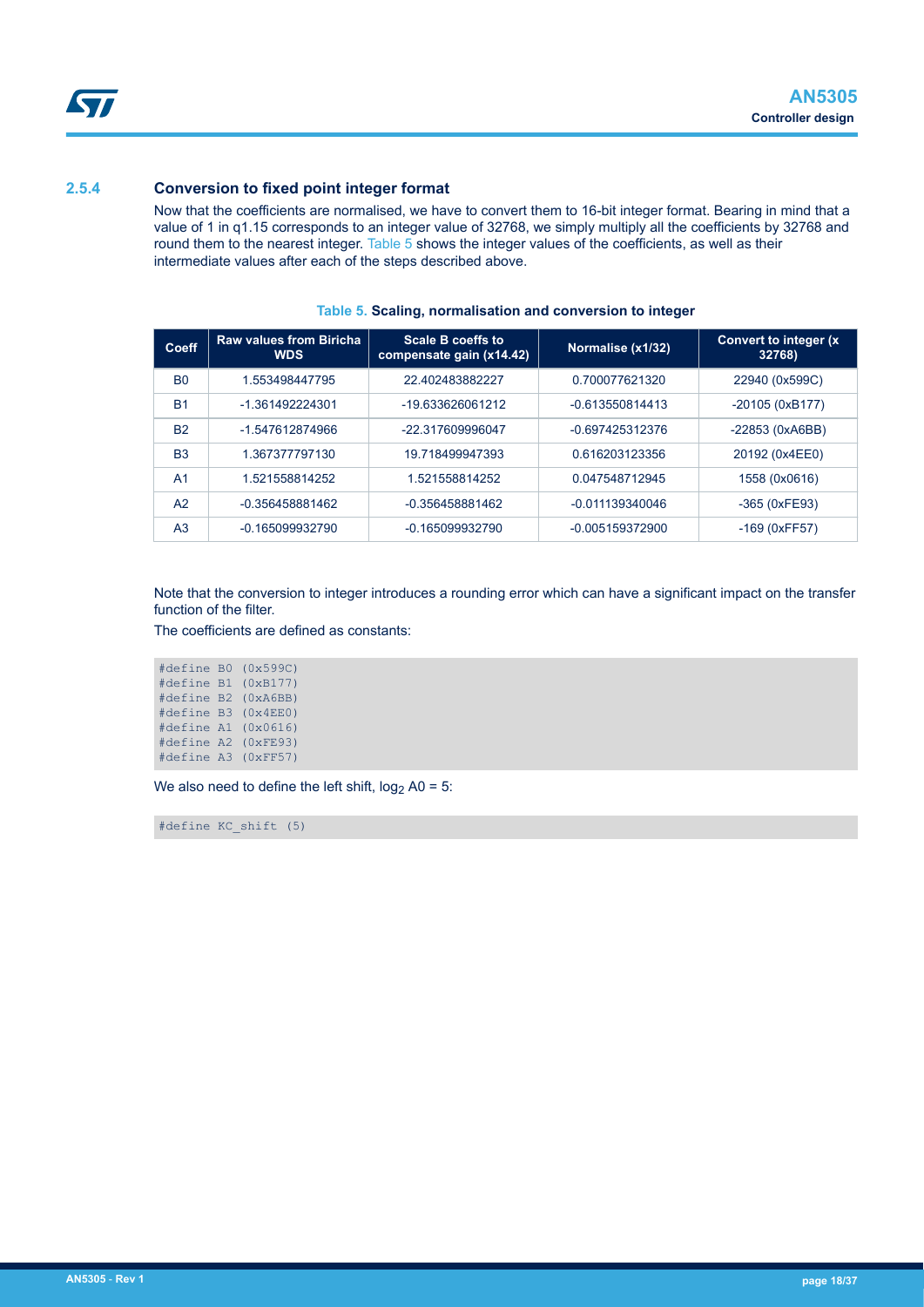## <span id="page-18-0"></span>**2.5.5 Bode plots**

The Bode plots of the plant (buck converter), the compensator and the loop response (product of the two) are shown in Figure 19. Bode plots (obtained from the "Frequency Response"tab of Biricha WDS). The compensator performs the following functions:

- 1. Sets the zero-gain crossing frequency of the loop, Fx, at 8 kHz
- 2. Sets the phase margin at Fx to 50 dB
- 3. Sets the gain slope at Fx to -20 dB/decade

These can be verified by inspection of the Bode plot.

**Figure 19. Bode plots**

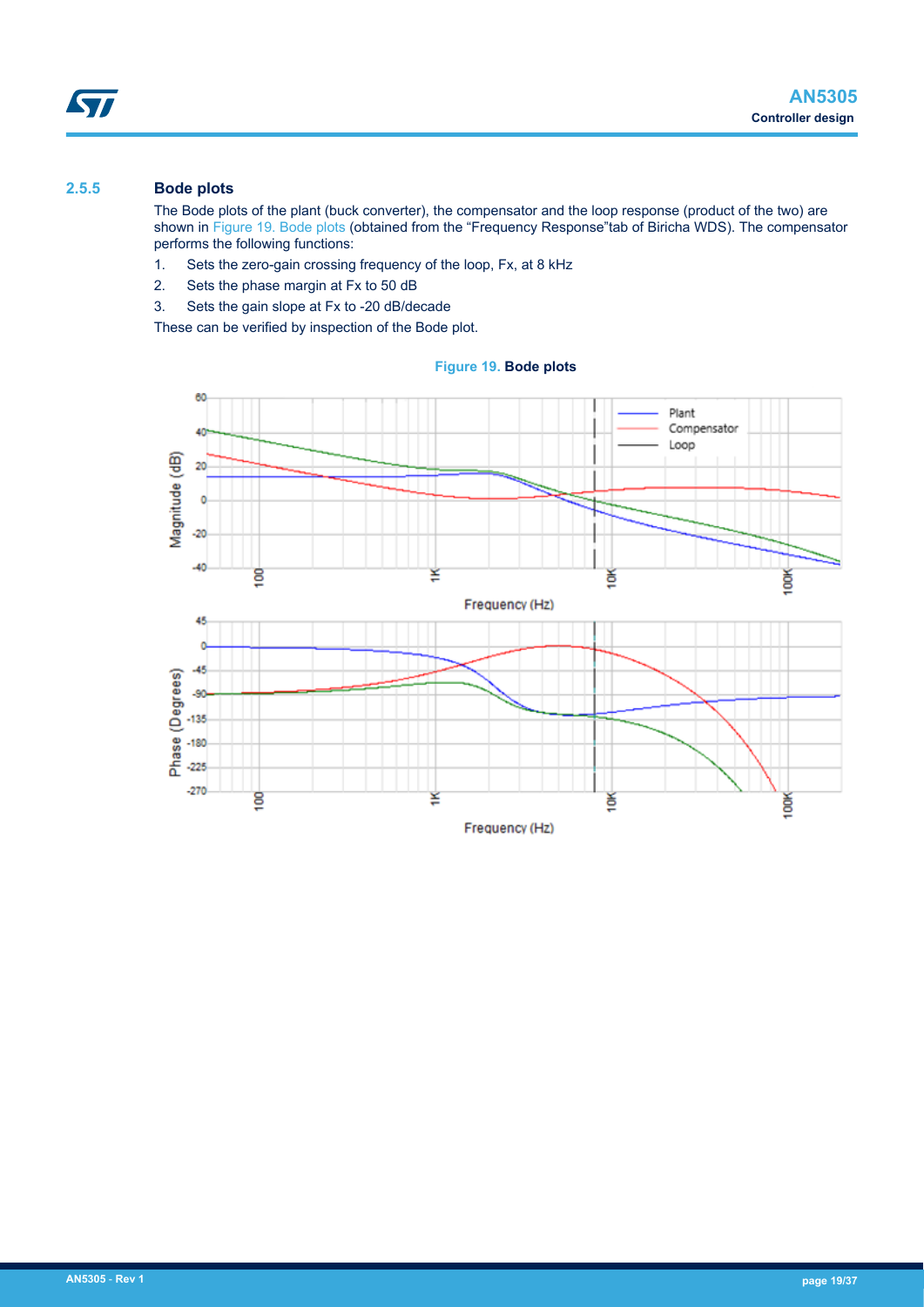<span id="page-19-0"></span>S7

#### **2.5.6 Compensator output and PWM duty cycle**

The compensator output is the requested PWM duty cycle. It could be transferred directly to the High Resolution Timer by DMA. However the output range of the FMAC (with saturation enabled) is -32768 (0x8000) to +32767 (0xFFFF). The HR Timer duty cycle is constrained in the range 0% to 90%. 100% duty cycle corresponds to the period at 200kHz, which is 27200 master clock ticks (see [Section 2.4 Buck converter specification](#page-13-0)), so the max duty cycle at 90% is 24480 ticks, defined as a constant:

#define DUTY\_TICKS\_MAX 24480

The gain of the compensator for most frequencies is >0dB. This is useful to ensure rapid convergence, however the disadvantage is that the output can overshoot the max duty cycle, or go negative, leading to unexpected behaviour of the PWM signal. For safety therefore the FMAC is configured to generate an interrupt to the processor, which reads the duty cycle from the FMAC output (RDATA register) and limits it to > 0 before transferring it to the HRTimer comparator 1:

```
void FMAC_IRQHandler(void) /* FMAC interrupt handler */
{
int32_t tmp;
tmp = READ REG(hfmac.Instance->RDATA);
tmp = (tmp > 0x00007FFF ? 0 : tmp);HAL HRTIM SETCOMPARE(&hhrtim1, HRTIM TIMERINDEX TIMER C, HRTIM COMPAREUNIT 1, tmp);}
```
The intervention of the CPU at this point also allows the software to detect and correct faults.

The maximum duty cycle limit is applied in the HRTimer itself, using a second comparator which is programmed to reset the PWM output if the counter reaches DUTY\_TICKS\_MAX.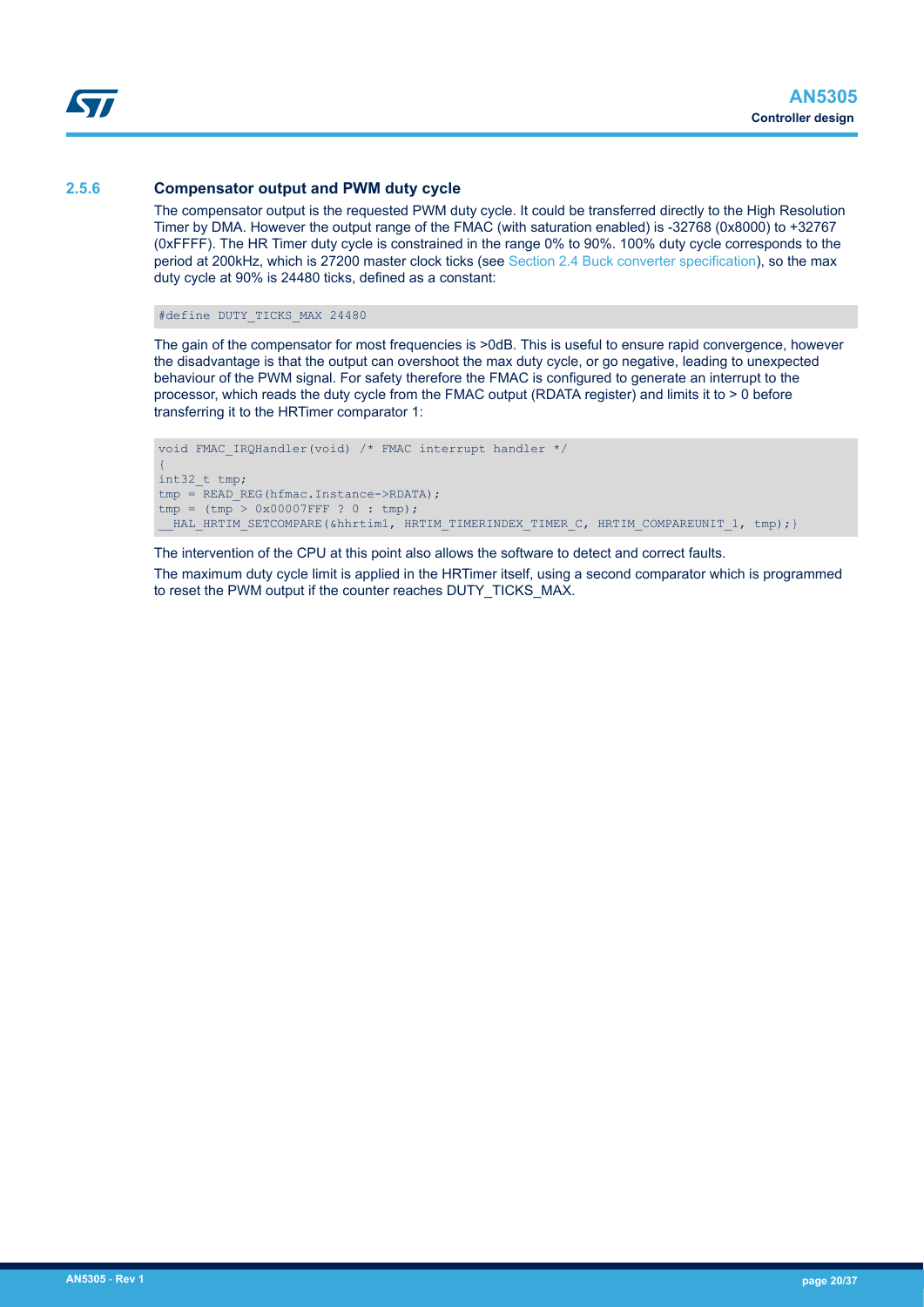## <span id="page-20-0"></span>**2.6 Configuring the FMAC**

Before accessing any FMAC registers, the FMAC clock must be enabled:

HAL RCC FMAC CLK ENABLE();

An area of system memory must be reserved for the A and B coefficients:

```
/* Array of filter coefficients A (feedback taps) in Q1.15 format */
static int16 t aFilterCoeffA[COEFF VECTOR A SIZE] = {A1,A2,A3};
/* Array of filter coefficients B (feed-forward taps) in Q1.15 format */
static int16_t aFilterCoeffB[COEFF_VECTOR_B_SIZE] = {-B0,-B1,-B2,-B3};
```
*Note: The B coefficients are negated. This is to compensate for the fact that the ADC subtracts the offset (reference) from the conversion result, rather than the other way round, meaning that the error signal at the compensator input is inverted.*

We must also declare a structure to contain the FMAC parameters:

FMAC HandleTypeDef hfmac;

First we enable the FMAC interrupt in the interrupt controller (NVIC):

HAL NVIC SetPriority(FMAC IRQn, 1, 0); HAL\_NVIC\_EnableIRQ(FMAC\_IRQn);

Now we can configure the FMAC using the HAL\_FMAC\_FilterConfig() function:

```
/* declare a filter configuration structure */
FMAC FilterConfigTypeDef sFmacConfig;
/* Set the coefficient buffer base address */
sFmacConfig.CoeffBaseAddress = 0;
/* Set the coefficient buffer size to the number of coeffs */sFmacConfig.CoeffBufferSize = 7;
/* Set the Input buffer base address to the next free address */
sFmacConfig.InputBaseAddress = 7;
/* Set the input buffer size greater than the number of coeffs */sFmacConfig.InputBufferSize = 5;
/* Set the input watermark to zero since we are using DMA */
sFmacConfig.InputThreshold = 0;
/* Set the Output buffer base address to the next free address */
sFmacConfig.OutputBaseAddress = 12;
/* Set the output buffer size greater than the number of coeffs */sFmacConfig.OutputBufferSize = 5;
'* Set the output watermark to zero since we are using DMA */sFmacConfig.OutputThreshold = 0;
/* Pointer to A coefficients in memory*/
sFmacConfig.pCoeffA = aFilterCoeffA;
/* Number of A coefficients */
sFmacConfig.CoeffASize = 3;
/* Pointer to Bcoefficients in memory */
sFmacConfig.pCoeffB = aFilterCoeffB;
/* Number of B coefficients */
sFmacConfig.CoeffBSize = 4;
/* Select IIR filter function */
sFmacConfig.Filter = FMAC FUNC IIR DIRECT FORM 1;
/* Disable DMA and interrupt requests for input */
sFmacConfig.InputAccess = FMAC BUFFER ACCESS NONE;
/* Enable FMAC read interrupt for output transfer */
sFmacConfig.OutputAccess = FMAC_BUFFER_ACCESS_IT;
/* Enable clipping of the output at 0x7FFF and 0x8000 */
sFmacConfig.Clip = FMAC_CLIP_ENABLED;
/* P parameter contains number of B coefficients */
sFmacConfig.P = 4;
/* Q parameter contains number of A coefficients */
sFmacConfig.Q = 3;
/* R parameter contains the post-shift value */
```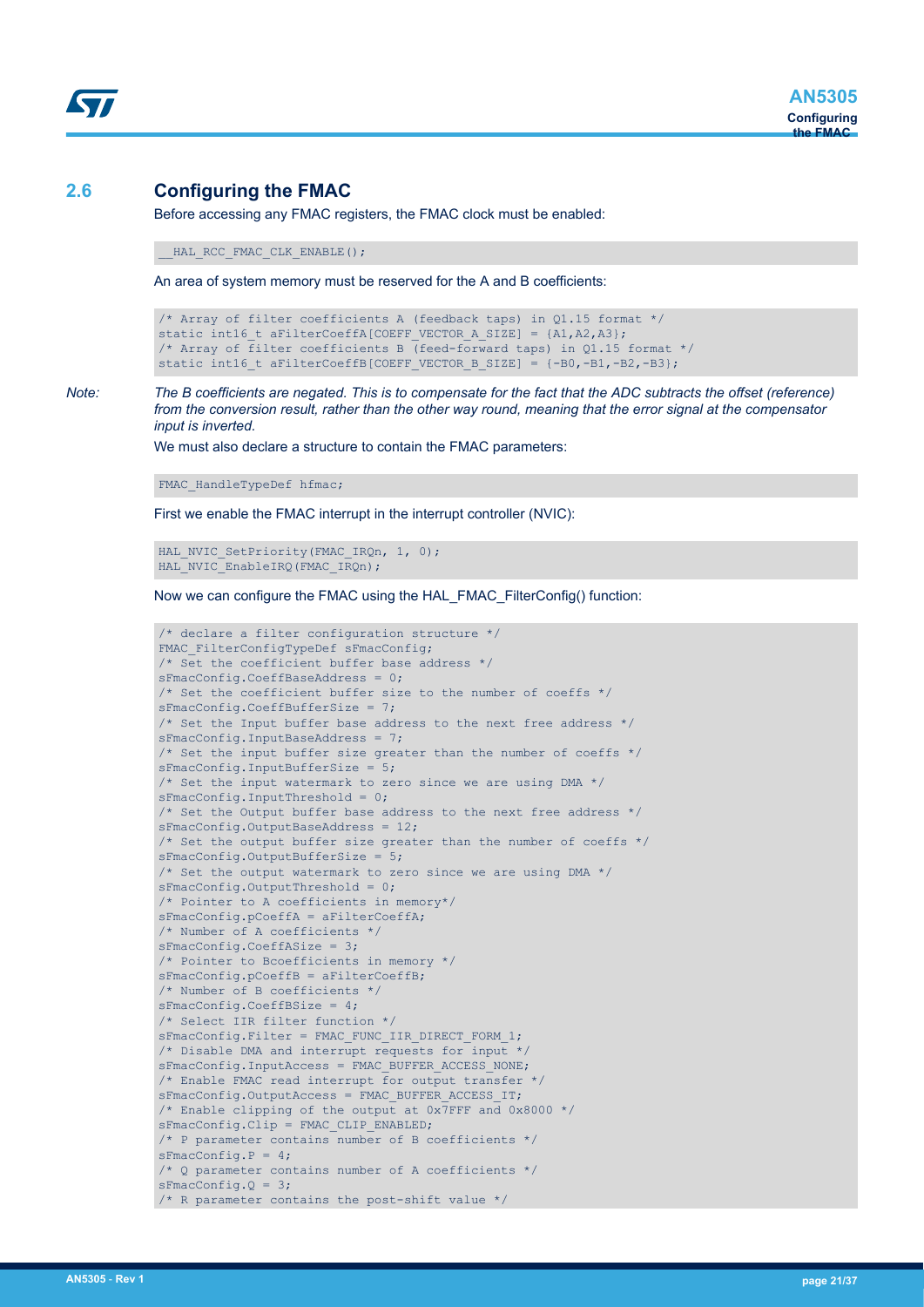```
S77
```

```
sFmacConfig.R = KC_shift;
/* Configure the FMAC */
if (HAL FMAC FilterConfig(&hfmac, &sFmacConfig) != HAL OK)
/* Configuration Error */
Error_Handler();
```
The HAL\_FMAC\_FilterConfig() function programs the configuration and control registers, and loads the coefficients into the FMAC local memory (X2 buffer).

It is recommended to preload the Y buffer with zeros to avoid unpredictable transient values at the outset.

```
/* Array of output data to preload in Q1.15 format */
static int16 t aOutputDataToPreload[COEFF_VECTOR_A_SIZE] = {0x0000,
0 \times 0000, 0 \times 0000};
```

```
if (HAL FMAC FilterPreload(&hfmac, NULL, INPUT BUFFER SIZE,
aOutputDataToPreload, COEFF_VECTOR_A_SIZE) != HAL_OK)
/* Configuration Error */
Error Handler();
```
## **2.7 Configuring the ADC**

The ADC can be configured using the HAL driver from the STM32Cube-FW-G4 Package. Before accessing any ADC registers, the ADC clock must be enabled:

```
HAL RCC ADC12 CLK ENABLE();
```
We create a structure for the ADC parameters and initialise it using the HAL\_ADC\_Init() function:

```
ADC HandleTypeDef hadc1;
hadc1.Instance = ADC1;
/* ADC max allowed clock frequency is 80MHz */
/* ADC clock configured to use asynchronous clock */
hadc1.Init.ClockPrescaler = ADC_CLOCK_ASYNC_DIV1;
/* 12-bit samples */
hadc1.Init.Resolution = ADC_RESOLUTION_12B;
/* left aligned data equivalent to 8dB gain */
hadc1.Init.DataAlign = ADC DATAALIGN LEFT;
hadc1.Init.GainCompensation = 0;
hadc1.Init.ScanConvMode = ADC SCAN DISABLE;
hadc1.Init.EOCSelection = ADC EOC SINGLE CONV;
hadc1.Init.LowPowerAutoWait = DISABLE;
hadc1.Init.ContinuousConvMode = DISABLE;
hadc1.Init.NbrOfConversion = 1;
hadc1.Init.DiscontinuousConvMode = DISABLE;
/* Conversion triggered by HRTimer Trig 1 rising edge */
hadc1.Init.ExternalTrigConv = ADC EXTERNALTRIG HRTIM TRG1;
hadc1.Init.ExternalTrigConvEdge = ADC_EXTERNALTRIGCONVEDGE_RISING;
/* Allow ADC to generate DMA requests after every conversion */
hadc1.Init.DMAContinuousRequests = ENABLE;
hadc1.Init.Overrun = ADC_OVR_DATA_OVERWRITTEN;
hadc1.Init.OversamplingMode = DISABLE;
if (HAL ADC Init(&hadc1) != HAL OK)
Error Handler();
```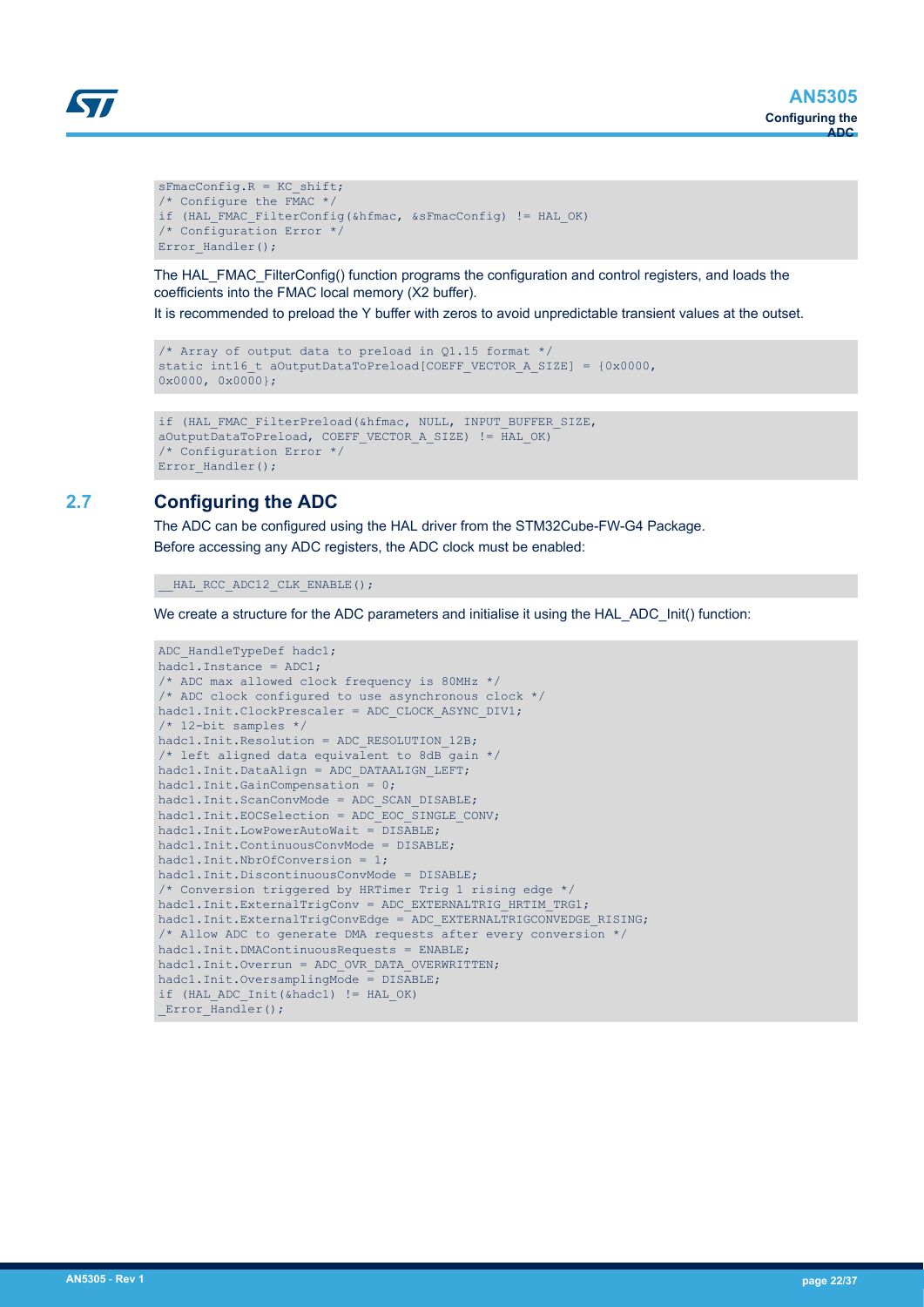

We need to declare a structure for the ADC channel configuration:

ADC\_ChannelConfTypeDef sConfig;

and initialise it using the HAL\_ADC\_ConfigChannel() function:

```
sConfig.Channel = ADC CHANNEL 1;
sConfig.Rank = ADC_REGULAR_RANK_1;
sConfig.SamplingTime = ADC SAMPLETIME 2CYCLES 5;
sConfig.SingleDiff = ADC SINGLE ENDED;
/* Enable offset feature */
sConfig.OffsetNumber = ADC_OFFSET_1;
/* Set offset to fixed reference \overline{\overline{}}/
sConfig.Offset = REF;
/* Offset is subtracted from conversion result */
sConfig.OffsetSign = ADC_OFFSET_SIGN_NEGATIVE;
sConfig.OffsetSaturation = DISABLE;
if (HAL_ADC_ConfigChannel(&hadc1, &sConfig) != HAL_OK)
Error Handler();
```
The offset is the reference. It is defined as a constant in the code: #define REF (778)

Next, we declare and initialise a structure for the DMA channel, to be used to transfer the error value from the ADC output to the FMAC input:

```
DMA HandleTypeDef hdma adc;
hdma_adc.Instance = DMA1 Channel1;
/* DMA request comes from the ADC */
hdma_adc.Init.Request = DMA_REQUEST_ADC1;
/* Peripheral (source) is ADC; Memory (dest) is FMAC */
hdma_adc.Init.Direction = DMA_PERIPH_TO_MEMORY;
hdma_adc.Init.PeriphInc = DMA_PINC_DISABLE;
hdma_adc.Init.MemInc = DMA_MINC_DISABLE;
hdma_adc.Init.PeriphDataAlignment = DMA_PDATAALIGN_WORD;
hdma_adc.Init.MemDataAlignment = DMA_MDATAALIGN_WORD;
hdma_adc.Init.Mode = DMA_CIRCULAR;
hdma_adc.Init.Priority = DMA_PRIORITY_HIGH;
if (HAL DMA Init(&hdma adc) = HAL OK)
Error Handler();
/* Connect the DMA channel to the ADC structure */
 HAL LINKDMA(&hadc1,DMA Handle,hdma adc);
```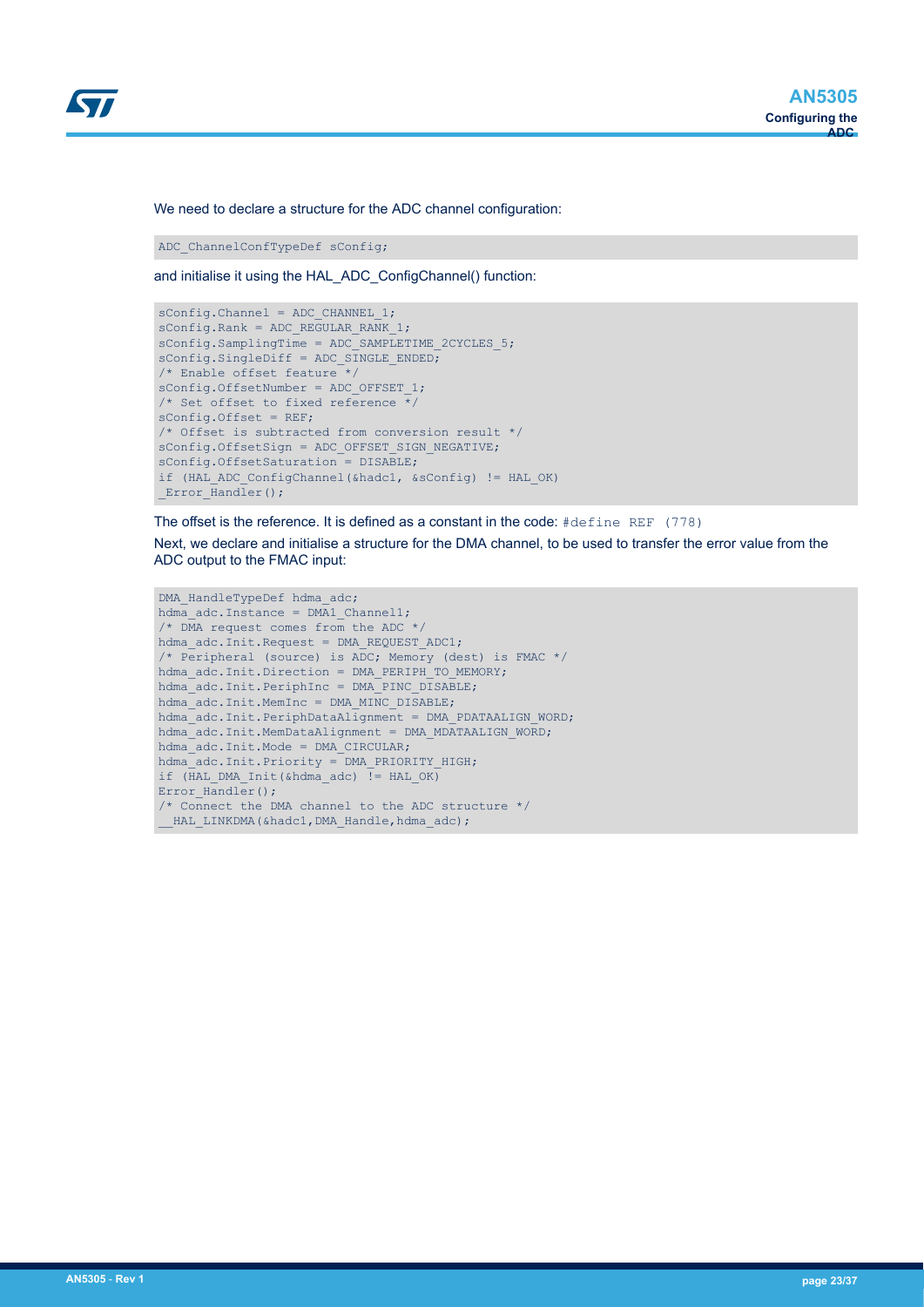<span id="page-23-0"></span>

## **2.8 Configuring the high-resolution timer**

We first create a structure for the HR Timer parameters:

HRTIM HandleTypeDef hhrtim1;

The HRTimer is configured to generate a differential PWM signal at 200 kHz. One counter is configured, Timer A, running at 32 x 170 MHz = 5440 MHz.

```
HRTIM TimeBaseCfgTypeDef pTimeBaseCfg;
pTimeBaseCfg.Period = 27200; /* 200kHz (32 * 170 / 0.2 = 27200) */
pTimeBaseCfg.RepetitionCounter = 0x00;
pTimeBaseCfg.PrescalerRatio = HRTIM_PRESCALERRATIO_MUL32;
pTimeBaseCfg.Mode = HRTIM_MODE_CONTINUOUS;
if (HAL HRTIM TimeBaseConfig(&hhrtim1, HRTIM TIMERINDEX TIMER C,
&pTimeBaseCfg) != HAL_OK)
    Error Handler();
```
We need to enable three compare units, used respectively to:

1. Apply the duty cycle

The duty cycle can be intialised to 0 - it is updated every PWM period with the output of the controller.

```
HRTIM CompareCfgTypeDef pCompareCfg;
pCompareCfg.CompareValue = 0; /* Will be updated */
pCompareCfg.AutoDelayedMode = HRTIM_AUTODELAYEDMODE_REGULAR;
if (HAL HRTIM WaveformCompareConfig(&hhrtim1,
HRTIM TIMERINDEX TIMER C, HRTIM COMPAREUNIT 1, &pCompareCfg) != HAL OK)
    Error Handler();
```
#### 2. Trigger the ADC conversion

The maximum duty cycle is defined in [Section 2.5.6 Compensator output and PWM duty cycle](#page-19-0).

```
pCompareCfg.CompareValue = DUTY_TICKS_MAX; /* Max duty cycle */
if (HAL HRTIM WaveformCompareConfig(&hhrtim1,
HRTIM TIMERINDEX TIMER C, HRTIM COMPAREUNIT 2, &pCompareCfg) !=
HAL OK)
    Error Handler();
```
#### 3. Trigger the ADC conversion

In this example the ADC is triggered at the start of the PWM cycle. This means that the controller introduces a time lag of one sample period, resulting in a phase erosion of 18 degrees at the 0 dB crossing frequency. To improve the phase margin, the ADC can be triggered later, depending on how long the controller takes to execute.

```
pCompareCfg.CompareValue = 60;
if (HAL HRTIM WaveformCompareConfig(&hhrtim1,
HRTIM_TIMERINDEX_TIMER_C, HRTIM_COMPAREUNIT_3, &pCompareCfg) !=
HAL OK)
    Error Handler();
```
Comparator 3 is connected to the ADC trigger:

```
HRTIM ADCTriggerCfgTypeDef pADCTriggerCfg;
pADCTriggerCfg.UpdateSource = HRTIM ADCTRIGGERUPDATE TIMER C;
pADCTriggerCfg.Trigger = HRTIM ADCTRIGGEREVENT13 TIMERC CMP3;
if (HAL HRTIM ADCTriggerConfig(&hhrtim1, HRTIM ADCTRIGGER 1, &pADCTriggerCfg) != HAL OK)
    Error Handler();
```
We need complementary outputs to drive the high side and low side switches. A dead time of 75 x 8 PWM clock cycles (110 ns) is inserted between the falling edge of the secondary and the rising edge of the primary, and 300 x 8 cycles (441 ns) between the falling edge of the primary and the rising edge of the secondary. These values are chosen specifically for the Discovery kit.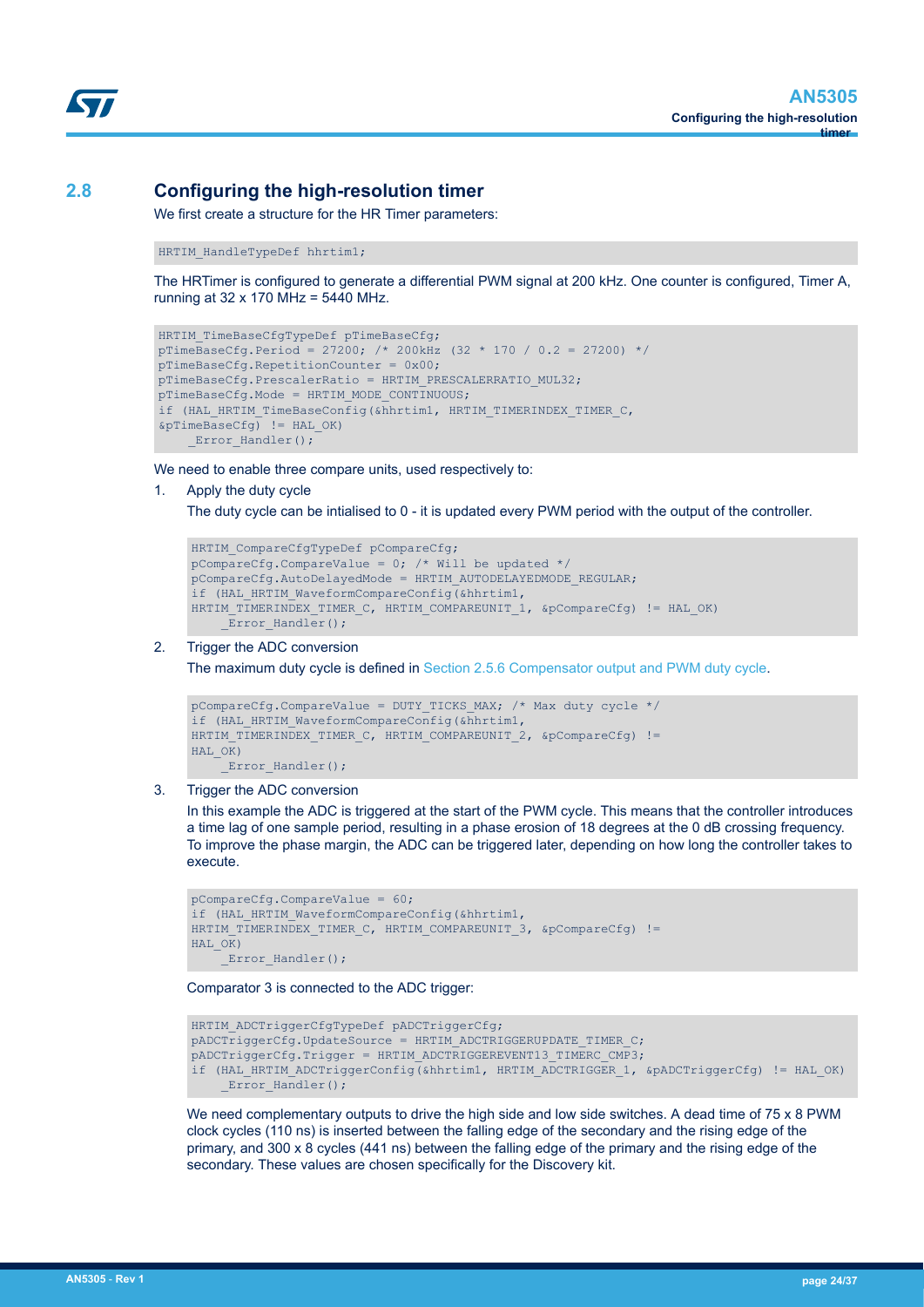```
W
```

```
HRTIM TimerCfgTypeDef pTimerCfg;
HRTIM_DeadTimeCfgTypeDef pDeadTimeCfg;
/* Enable complementary outputs with dead time insertion */
pTimerCfg.DeadTimeInsertion = HRTIM_TIMDEADTIMEINSERTION_ENABLED;
if (HAL_HRTIM_WaveformTimerConfig(&hhrtim1,
HRTIM TIMERINDEX TIMER C, &pTimerCfg) != HAL OK)
    Error Handler();
pDeadTimeCfg.Prescaler = HRTIM TIMDEADTIME PRESCALERRATIO MUL8;
pDeadTimeCfg.RisingValue = 75;
pDeadTimeCfg.RisingSign = HRTIM_TIMDEADTIME_RISINGSIGN_POSITIVE;
pDeadTimeCfg.RisingLock = HRTIM TIMDEADTIME RISINGLOCK WRITE;
pDeadTimeCfg.RisingSignLock =
HRTIM_TIMDEADTIME_RISINGSIGNLOCK_WRITE;
pDeadTimeCfg.FallingValue = 300;
pDeadTimeCfg.FallingSign = HRTIM_TIMDEADTIME_FALLINGSIGN_POSITIVE;
pDeadTimeCfg.FallingLock = HRTIM_TIMDEADTIME_FALLINGLOCK_WRITE;
pDeadTimeCfg.FallingSignLock =
HRTIM_TIMDEADTIME_FALLINGSIGNLOCK_WRITE;
if (HAL HRTIM DeadTimeConfig(&hhrtim1, HRTIM TIMERINDEX TIMER C,
\&\text{pDeadTimeCfg} != HAL OK)
     _Error_Handler();
```
The high side switch output is programmed to be set when the counter reaches the period count and returns to zero. It is reset when the counter reaches the duty cycle count (comparator 1) or the maximum duty cycle (comparator 2).

```
HRTIM OutputCfgTypeDef pOutputCfg;
pOutputCfg.Polarity = HRTIM_OUTPUTPOLARITY_HIGH;
/* Set the PWM output with the period count */
pOutputCfg.SetSource = HRTIM_OUTPUTSET_TIMPER;
/* Reset the PWM output with comparator 1 or 2 */pOutputCfg.ResetSource =
HRTIM_OUTPUTRESET_TIMCMP1|HRTIM_OUTPUTRESET_TIMCMP2;
pOutputCfg.IdleMode = HRTIM_OUTPUTIDLEMODE_NONE;
pOutputCfg.IdleLevel = HRTIM_OUTPUTIDLELEVEL_INACTIVE;
pOutputCfg.FaultLevel = HRTIM_OUTPUTFAULTLEVEL_INACTIVE;
pOutputCfg.ChopperModeEnable = HRTIM_OUTPUTCHOPPERMODE_DISABLED;
pOutputCfg.BurstModeEntryDelayed =
HRTIM_OUTPUTBURSTMODEENTRY_REGULAR;
/* Configure the high side output */
if (HAL HRTIM WaveformOutputConfig(&hhrtim1,
HRTIM_TIMERINDEX_TIMER_C, HRTIM_OUTPUT_TC1,
\&pOutputCfg != HAL OK)
    Error Handler();
```
The low side switch output is the inverse of the high side, allowing for the dead time. This is selected automatically when dead time is enabled, so no set and reset source is necessary.

```
pOutputCfg.SetSource = HRTIM_OUTPUTSET_NONE;
pOutputCfg.ResetSource = HRTIM_OUTPUTRESET_NONE;
/* configure the low side output */
if (HAL HRTIM WaveformOutputConfig(&hhrtim1, HRTIM_TIMERINDEX_TIMER_C,
HRTIM_OUTPUT_TC2, &pOutputCfg) != HAL_OK)
    Error Handler();
```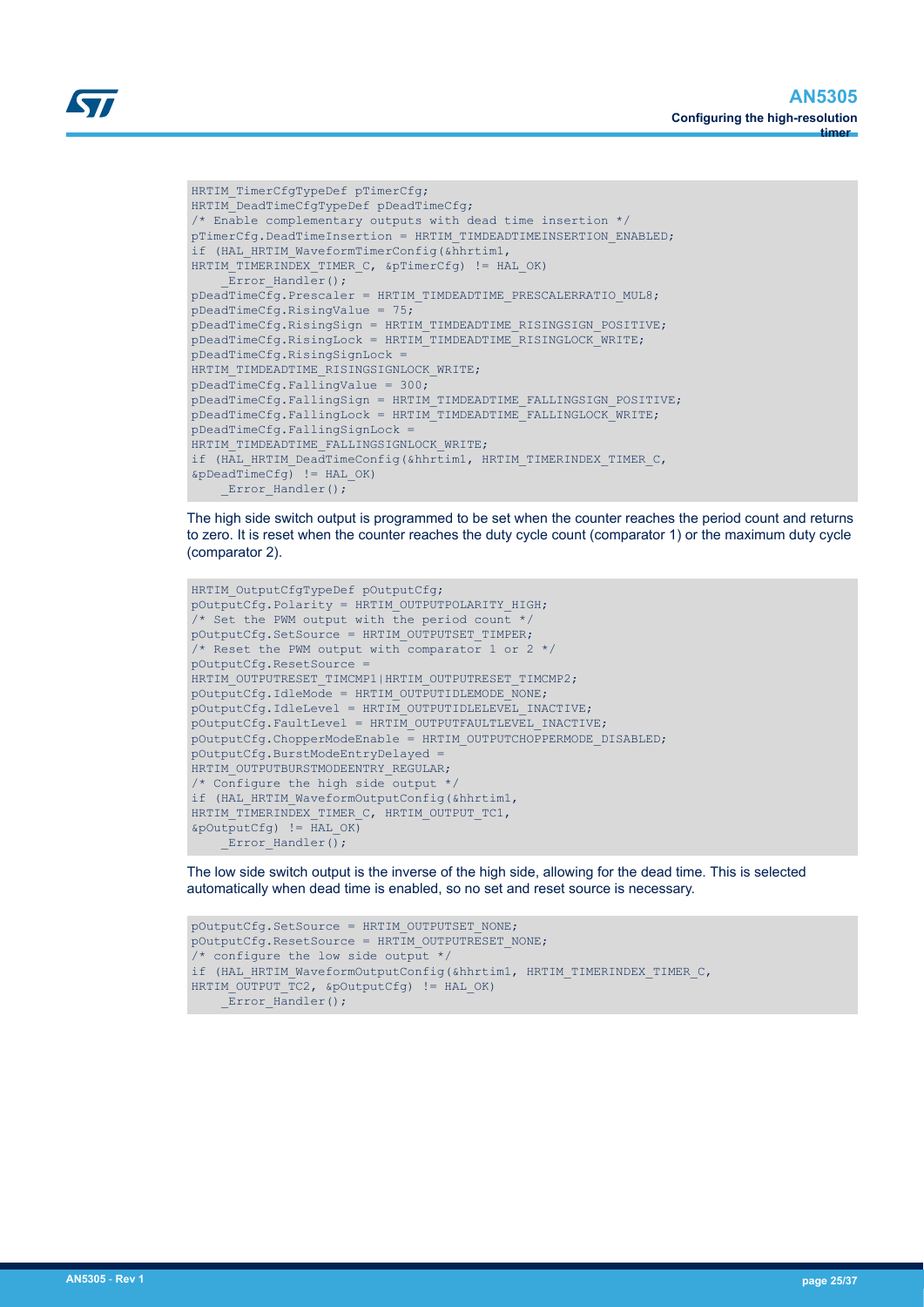## <span id="page-25-0"></span>**2.9 Starting the controller**

Before starting the FMAC, two more HAL driver parameters need to be defined, containing the size and location of the memory space reserved for the FMAC output. In this case, the size is 1 and the location is an 16-bit dummy variable. In fact this is not used since the interrupt handler performs the data transfer directly (see [Section 2.5.6 Compensator output and PWM duty cycle](#page-19-0)).

```
uint16_t ExpectedCalculatedOutputSize = (uint16_t) 1;
int16 t Fmac output;
```
We can now start the FMAC:

```
if (HAL FMAC FilterStart(&hfmac, & Fmac output,
&ExpectedCalculatedOutputSize) != HAL_OK)
    Error Handler();
```
Next we calibrate and start the ADC:

```
/* A pointer to the FMAC input data register for the DMA */uint32 t *Fmac Wdata;
Fmac Wdata = (\overline{u} \text{int}32 \text{ t}^*) FMAC WDATA;
/* Do an auto-calibration */
HAL ADCEx Calibration Start(&hadc1, ADC SINGLE ENDED);
/* Start the ADC in DMA mode */
HAL ADC Start DMA(&hadc1, Fmac Wdata, 1);
```
Finally, we start the HRTimer:

```
HAL_HRTIM_WaveformOutputStart(&hhrtim1, HRTIM_OUTPUT_TC1 |
HRTIM OUTPUT TC2);
HAL HRTIM WaveformCounterStart(&hhrtim1, HRTIM TIMERID TIMER C);
```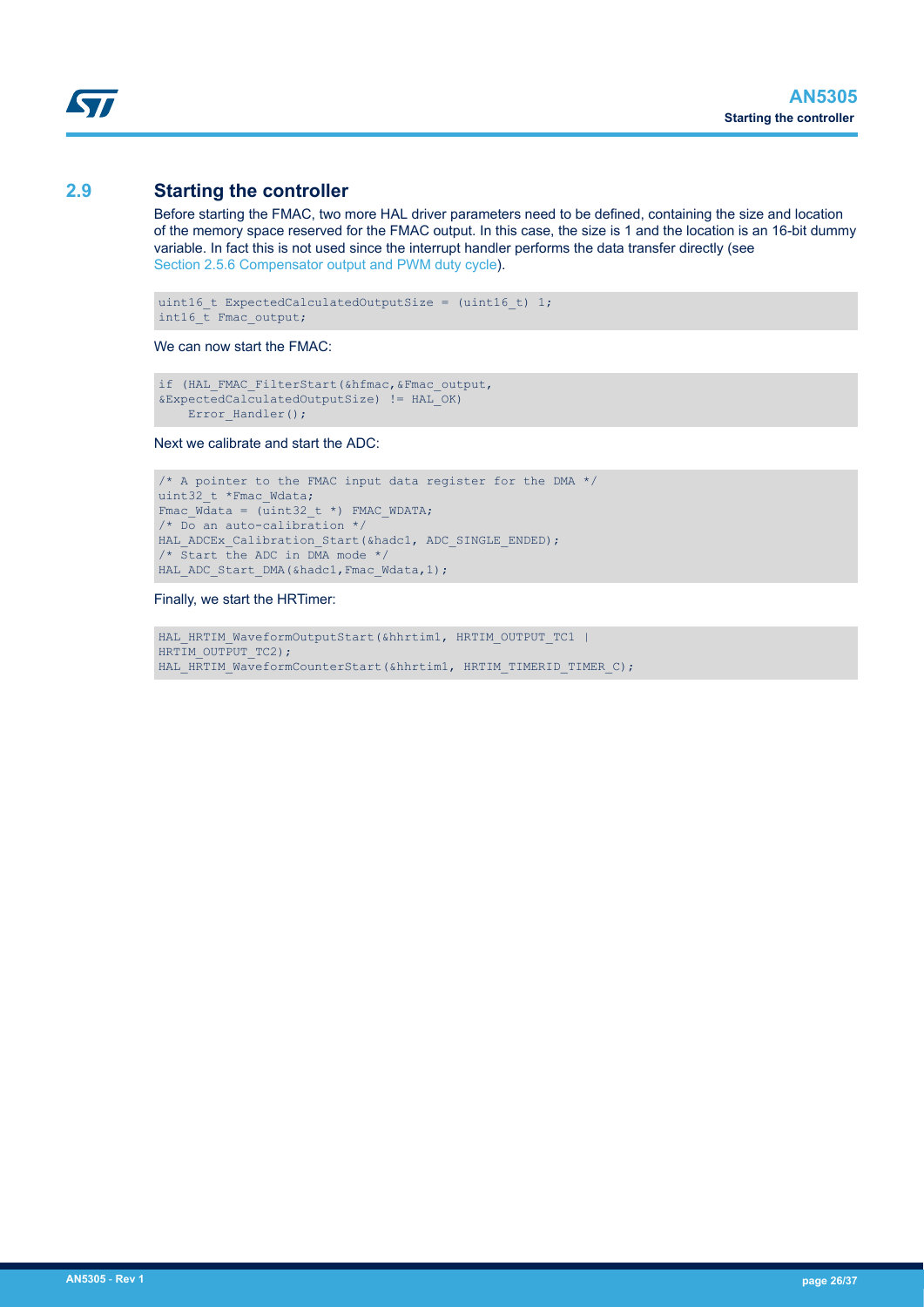## <span id="page-26-0"></span>**2.10 Controller performance**

Using an oscilloscope, we can check the performance of the buck converter against the specification.

In Figure 20. PWM waveforms, D0 and D1 trace, show the PWM output for the high side (primary) and low side (secondary) switches, when the buck converter is operating with a constant 100 mA load. The PWM period is 5 µs, corresponding to a 200 kHz switching frequency. The output voltage is 3.3 V, matching the target, as can be seen from the channel 1 trace.

In [Figure 21. CPU load](#page-27-0) the D0 trace is a digital IO pin (GPO2) which is toggled while the CPU is idle ie. executing the while (1) loop. The GPO stops toggling when the CPU is executing the FMAC interrupt handler. We can see that the CPU takes the FMAC interrupt 460 ns after the start of the PWM cycle. The interrupt handler, including entry and exit, takes 223ns every 5us PWM cycle. Hence the controller occupies less than 5% of the CPU.

The ADC conversion trigger occurs at the start of the PWM cycle, meaning that the total time required to execute the controller, from sampling the output to updating the PWM cycle, is 685 ns (with the ADC clocked at 56.7 MHz). It would therefore be possible to move the sampling instant to around 700 ns before the start of the PWM cycle, thus increasing the phase margin by nearly 15.5 degrees.

[Figure 22. Buck output ripple](#page-28-0) shows the buck converter output. The ripple due to the switching is around 12 mV pk-pk, within the specification.

[Figure 23. Transient response](#page-29-0) shows the transient response, when the load current is doubled. The transient is approximately -20 mV and recovers in around 150 µs, without any overshoot.



#### **Figure 20. PWM waveforms**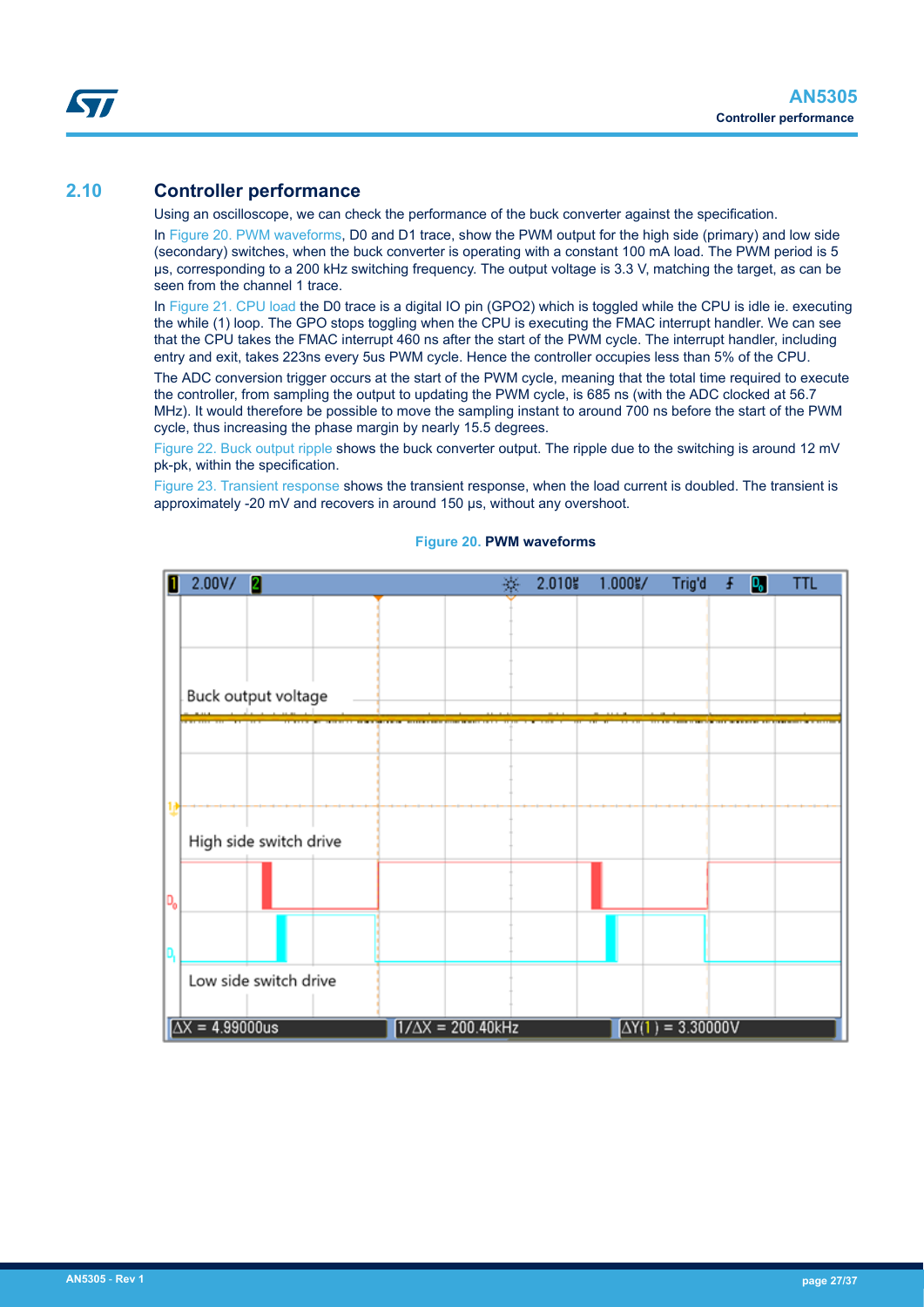<span id="page-27-0"></span>

## **Figure 21. CPU load**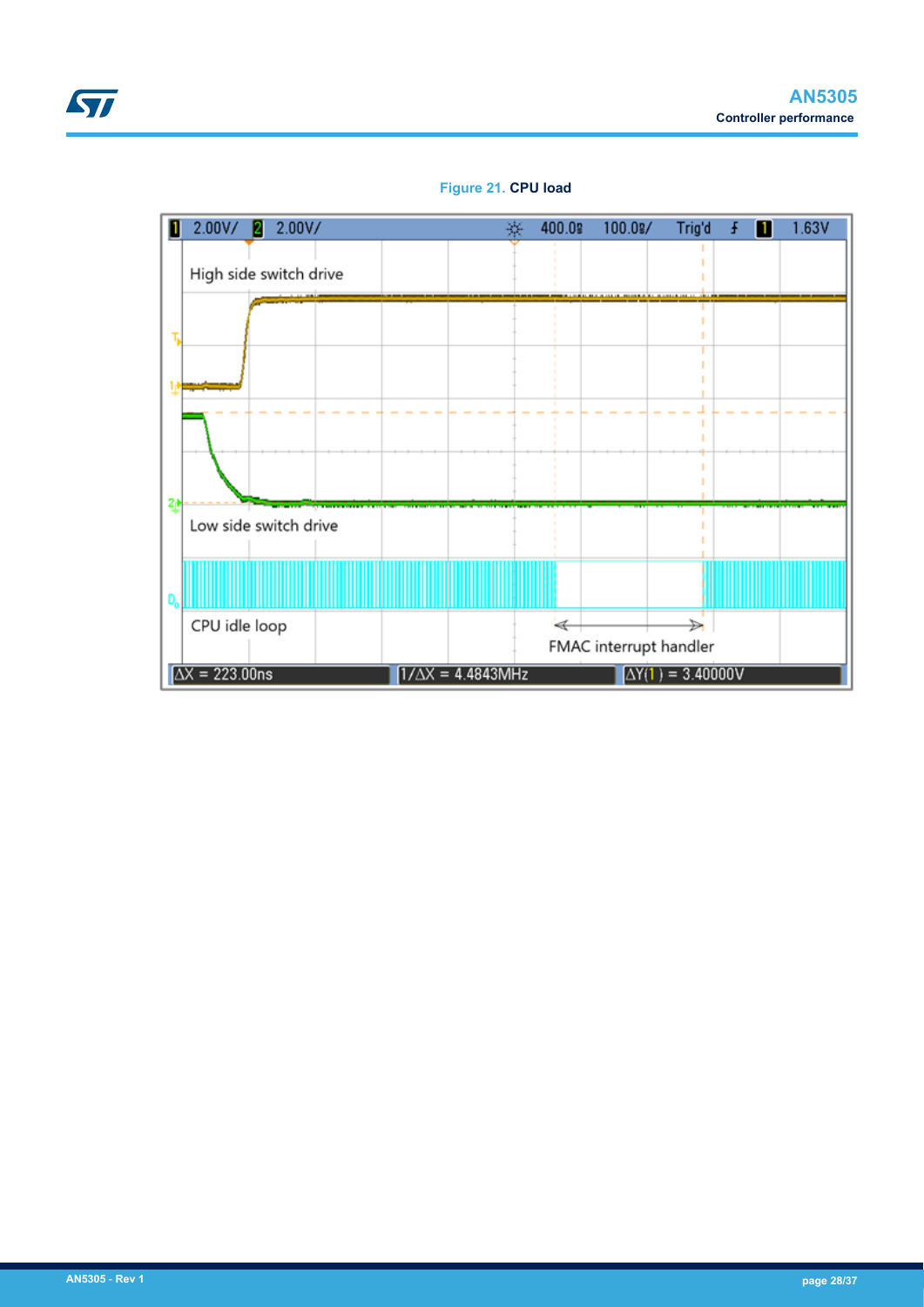<span id="page-28-0"></span>

## **Figure 22. Buck output ripple**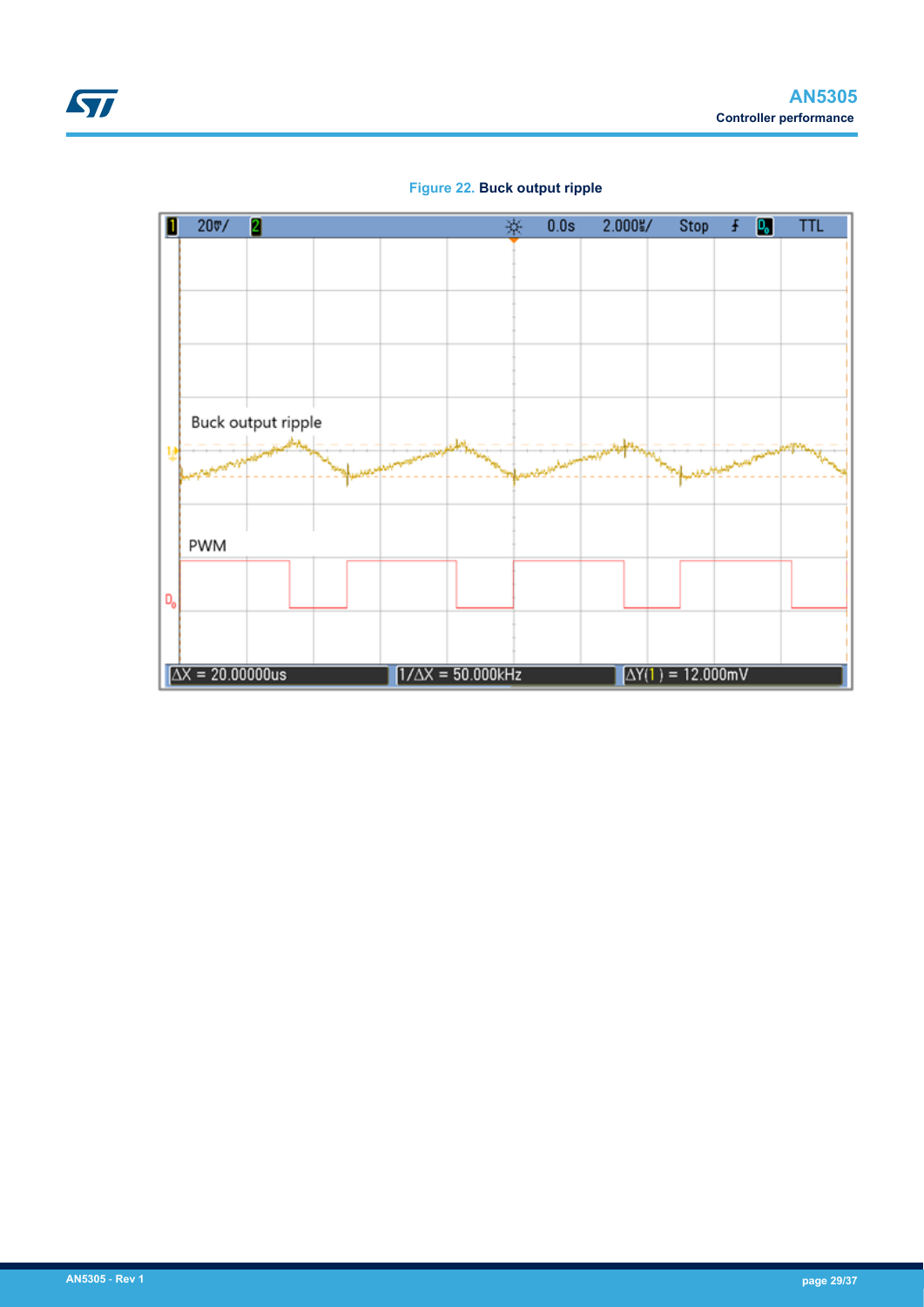<span id="page-29-0"></span>

**Figure 23. Transient response**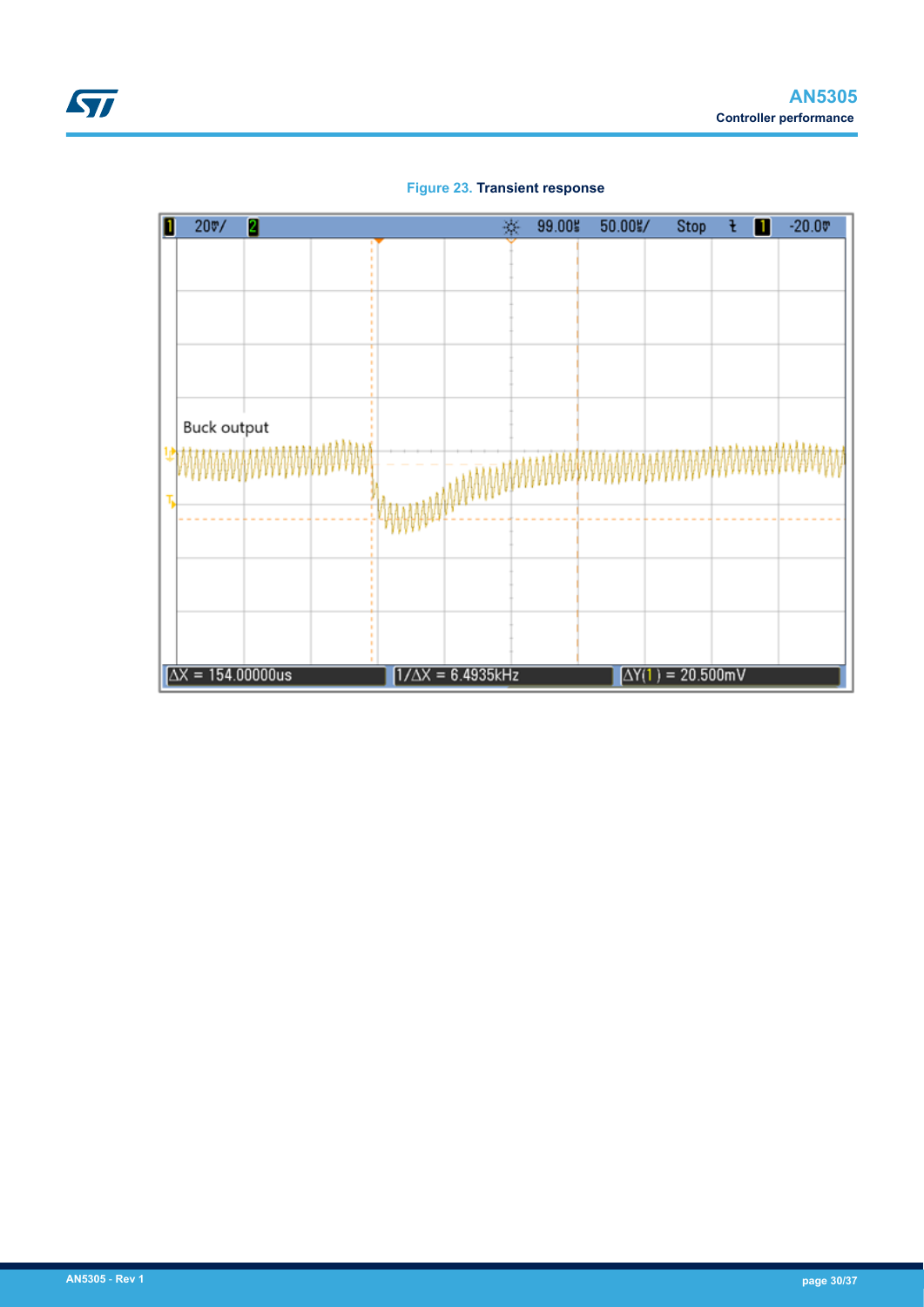## **3 Conclusion**

<span id="page-30-0"></span>**S77** 

The two examples presented in this application note show how the FMAC can free up significant processing resources, by performing the repetitive number crunching associated with filtering tasks.

Filters may be designed with different tools, for different applications. But any filter that can be converted to FIR or IIR direct form 1 can potentially be handled by the FMAC, releasing precious CPU resources.

Clearly the gain is more significant in the case of a large filter operating on large buffers of data, such as the 51 tap adaptive FIR of example 1, since the processor is only required to intervene occasionally (in this case each frame to update the coefficients). The processor can be occupied more usefully performing the adaptation algorithm, for example.

In a control loop, such as the buck converter in example 2, where the processor has to intervene every sample, the gain is less significant. However in such cases real time constraints often mean that other tasks have to be pre-empted by the control loop. Reducing the length of this pre-emption even by a small amount can avoid the need for a faster, more powerful processor.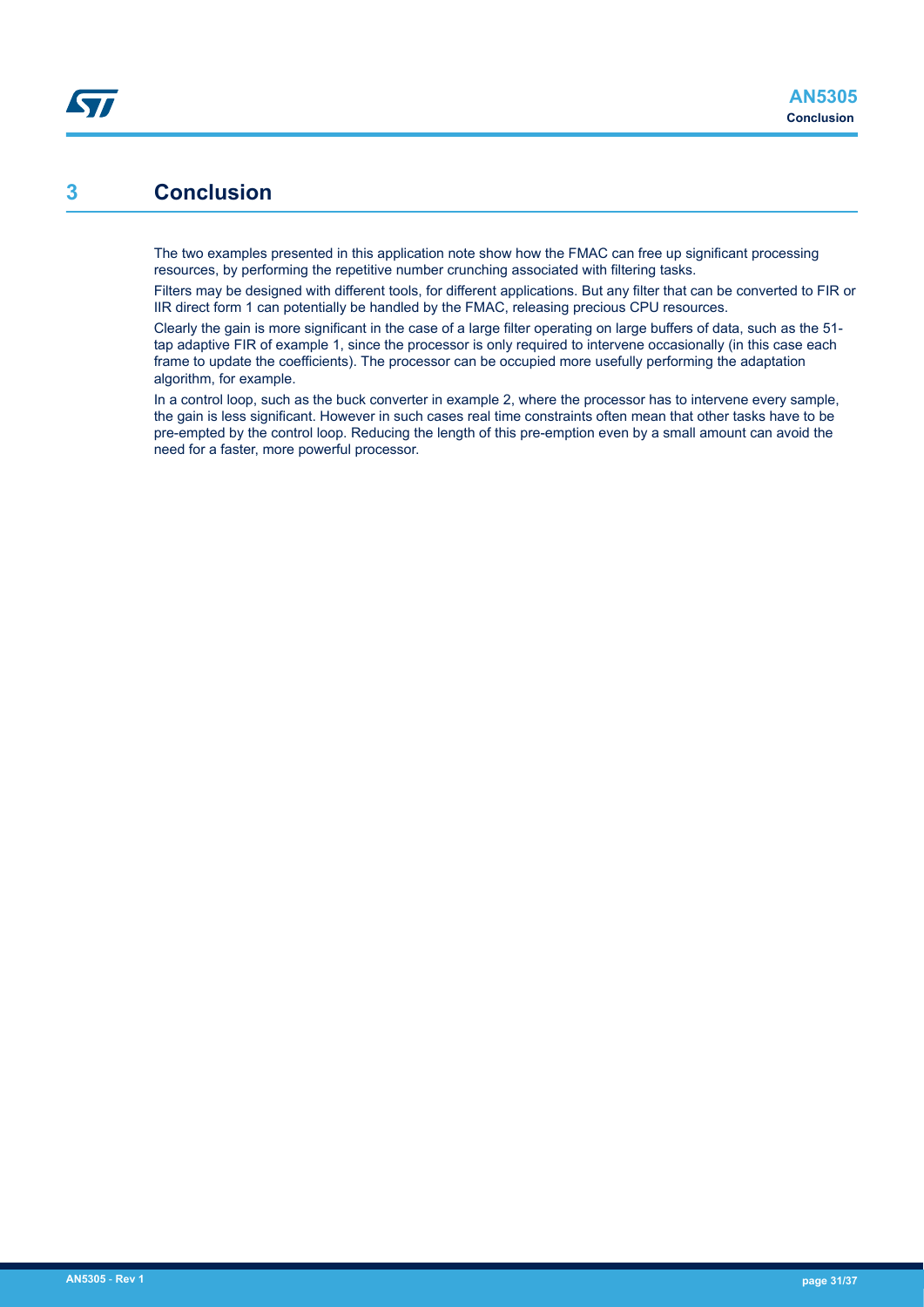## <span id="page-31-0"></span>**Revision history**

## **Table 6. Document revision history**

| <b>Date</b> | <b>Version</b> | <b>Changes</b>   |
|-------------|----------------|------------------|
| 24-May-2019 |                | Initial release. |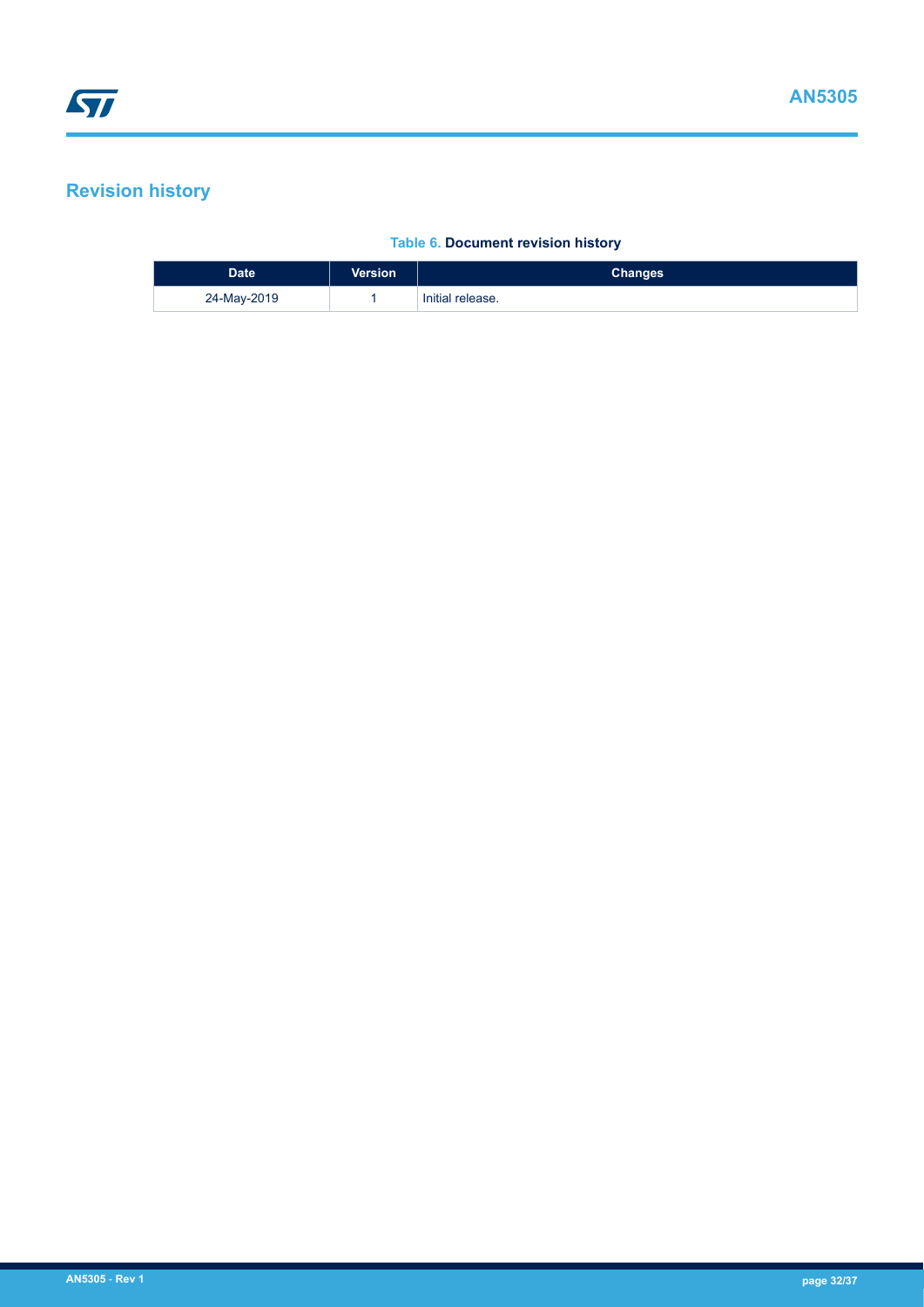## **Contents**

| 1                       |      |       |  |  |  |  |  |
|-------------------------|------|-------|--|--|--|--|--|
|                         | 1.1  |       |  |  |  |  |  |
|                         |      | 1.1.1 |  |  |  |  |  |
|                         |      | 1.1.2 |  |  |  |  |  |
|                         | 1.2  |       |  |  |  |  |  |
|                         | 1.3  |       |  |  |  |  |  |
|                         | 1.4  |       |  |  |  |  |  |
|                         | 1.5  |       |  |  |  |  |  |
| $\overline{2}$          |      |       |  |  |  |  |  |
|                         | 2.1  |       |  |  |  |  |  |
|                         | 2.2  |       |  |  |  |  |  |
|                         | 2.3  |       |  |  |  |  |  |
|                         | 2.4  |       |  |  |  |  |  |
|                         | 2.5  |       |  |  |  |  |  |
|                         |      | 2.5.1 |  |  |  |  |  |
|                         |      | 2.5.2 |  |  |  |  |  |
|                         |      | 2.5.3 |  |  |  |  |  |
|                         |      | 2.5.4 |  |  |  |  |  |
|                         |      | 2.5.5 |  |  |  |  |  |
|                         |      | 2.5.6 |  |  |  |  |  |
|                         | 2.6  |       |  |  |  |  |  |
|                         | 2.7  |       |  |  |  |  |  |
|                         | 2.8  |       |  |  |  |  |  |
|                         | 2.9  |       |  |  |  |  |  |
|                         | 2.10 |       |  |  |  |  |  |
| $\overline{\mathbf{3}}$ |      |       |  |  |  |  |  |
|                         |      |       |  |  |  |  |  |
|                         |      |       |  |  |  |  |  |
|                         |      |       |  |  |  |  |  |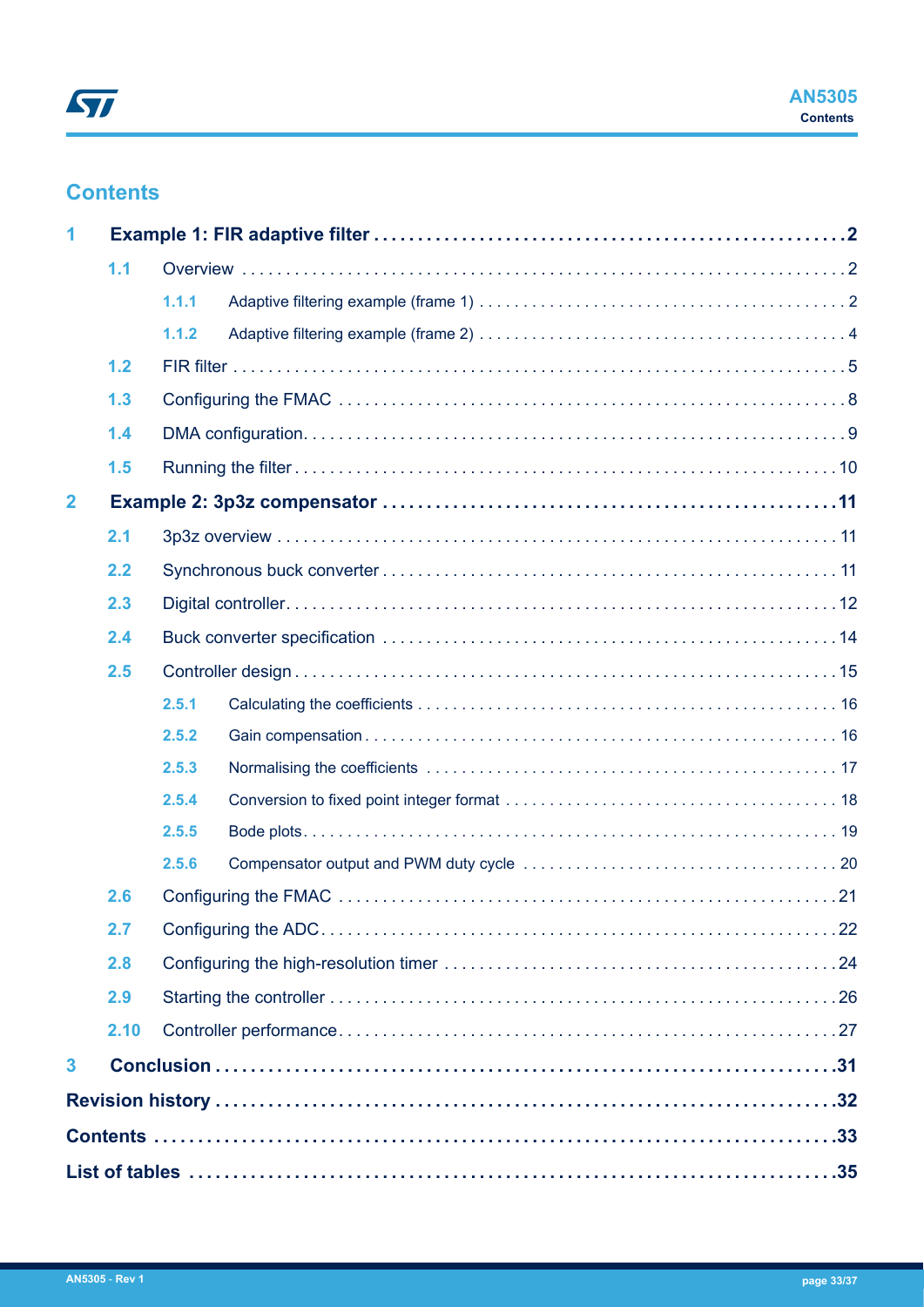|--|--|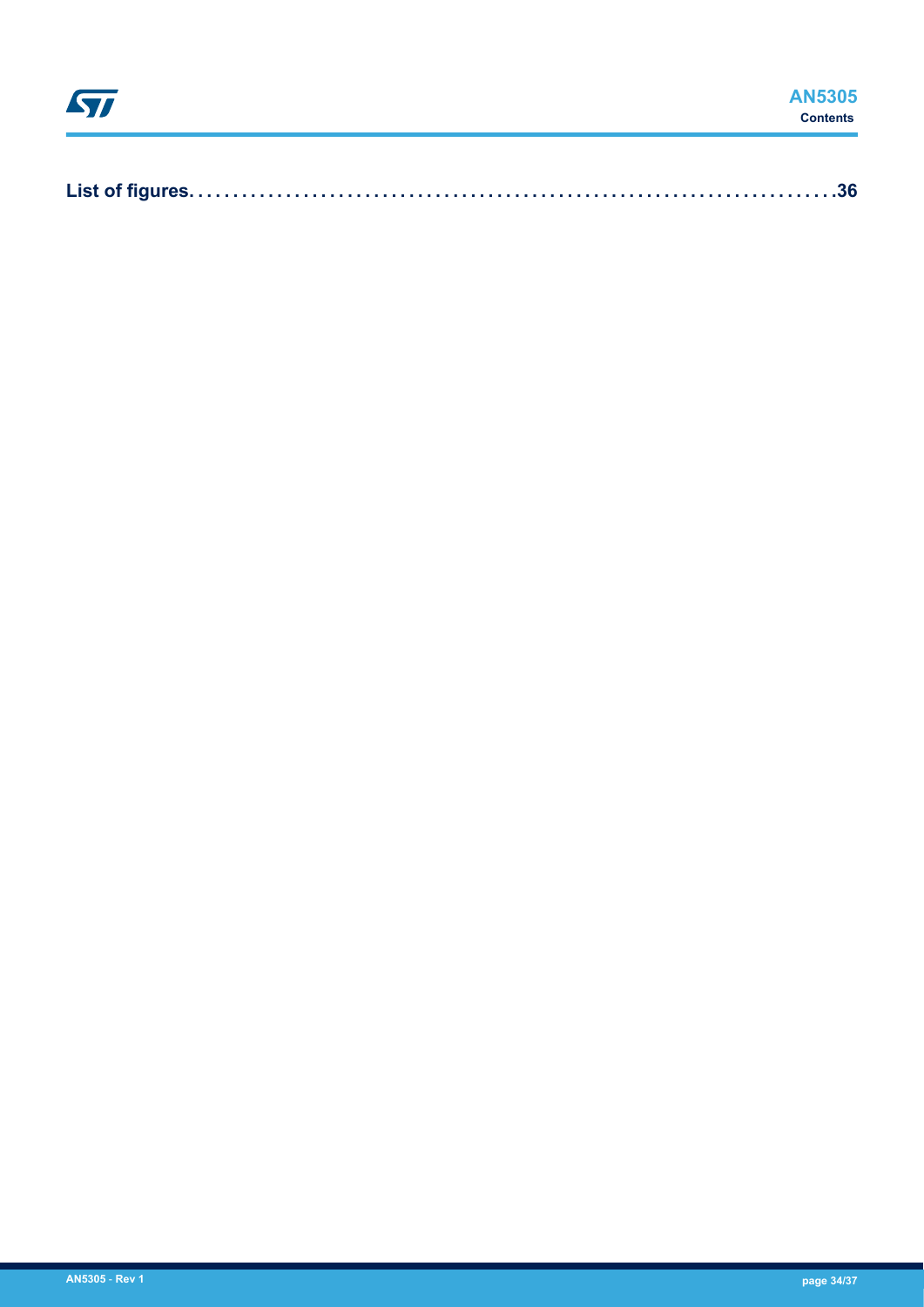## <span id="page-34-0"></span>**List of tables**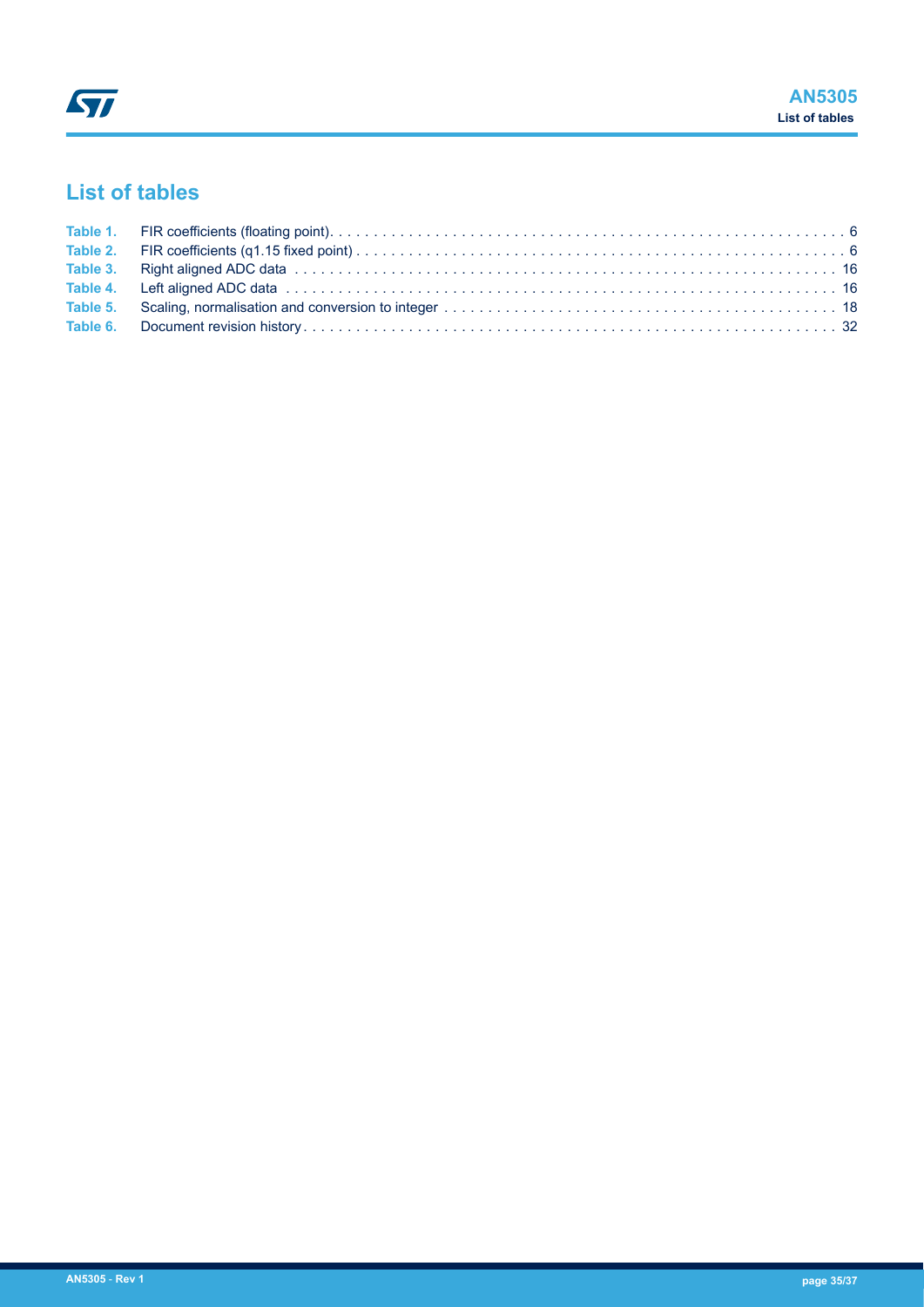# <span id="page-35-0"></span>**List of figures**

| Figure 1.  |  |
|------------|--|
| Figure 2.  |  |
| Figure 3.  |  |
| Figure 4.  |  |
| Figure 5.  |  |
| Figure 6.  |  |
| Figure 7.  |  |
| Figure 8.  |  |
| Figure 9.  |  |
| Figure 10. |  |
| Figure 11. |  |
| Figure 14. |  |
| Figure 15. |  |
| Figure 19. |  |
| Figure 20. |  |
| Figure 21. |  |
| Figure 22. |  |
| Figure 23. |  |